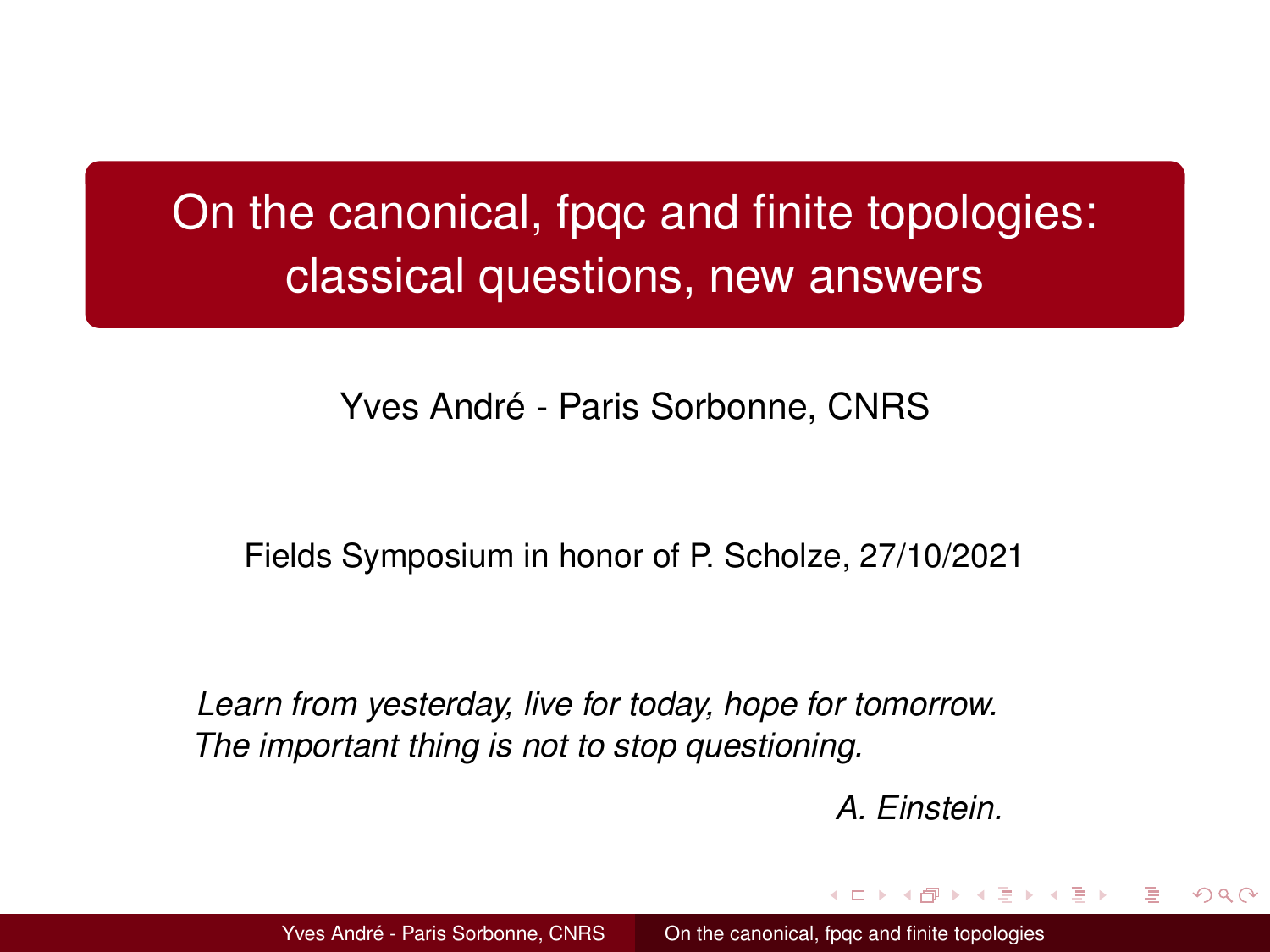In Number Theory, P. Scholze's insights have opened a "new spring" (B. Stroh).

This symposium illustrates this in *p*-adic Hodge theory, automorphic representations and other fields, with brand new views on the *future* of these fields.

In this talk, we take time to give a look at the *past*, and

- reconsider old open problems from the 60's in algebraic geometry and commutative algebra,

- show how the idea of *perfectoids* has led to solutions.

- show how the answers to these old problems lead to new perspectives.

**K ロ ト K 母 ト K ヨ ト K ヨ ト**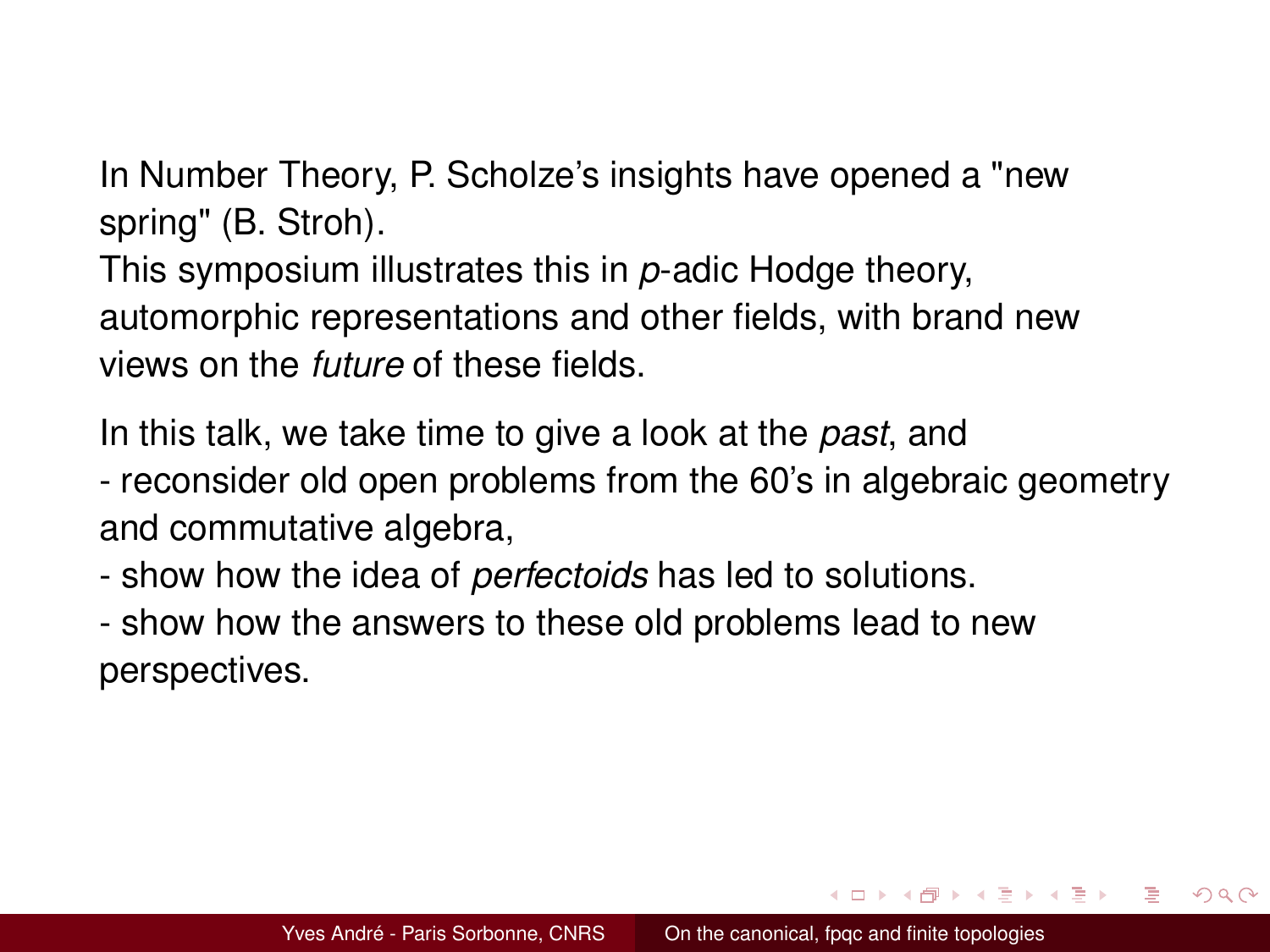The old problems we consider mainly concern *finite coverings* in algebraic geometry.

Up to a finite covering, a sequence of nested subvarieties of an affine algebraic variety just looks like a flag of vector spaces (Noether). Understanding this "up to" is a primary motivation for a fine study of finite coverings.

This talk is in great part based on *joint work with Luisa Fiorot (Padova),*

*to appear in Ann. Scuola Norm. Sup. Pisa*.

イロト イ母 トイラ トイラトー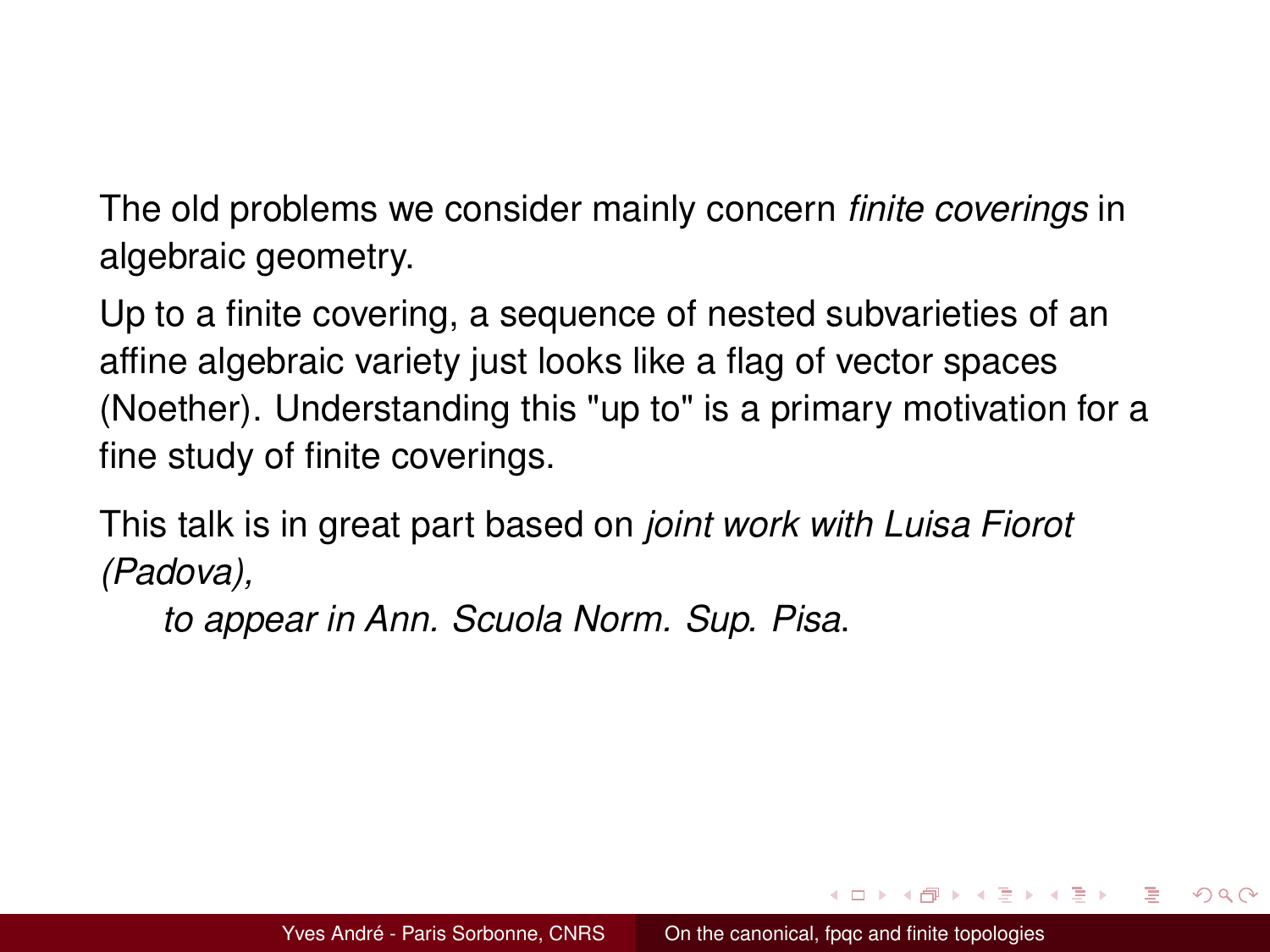### *Base change.*

 $R \stackrel{\alpha}{\rightarrow} S$ : homomorphism of commutative rings.

Base change functor:  $\alpha_* = - \otimes_R S$  :  $Mod_R \rightarrow Mod_S$ .

- $-\alpha_*$  exact:  $\alpha$  flat
- $-\alpha_*$  faithful exact:  $\alpha$  faithfully flat
- $-\alpha_*$  faithful:  $\alpha$  pure

 $(faithfully flat = flat + pure).$ 

4 ロ ト 4 何 ト 4 ヨ ト 4 ヨ ト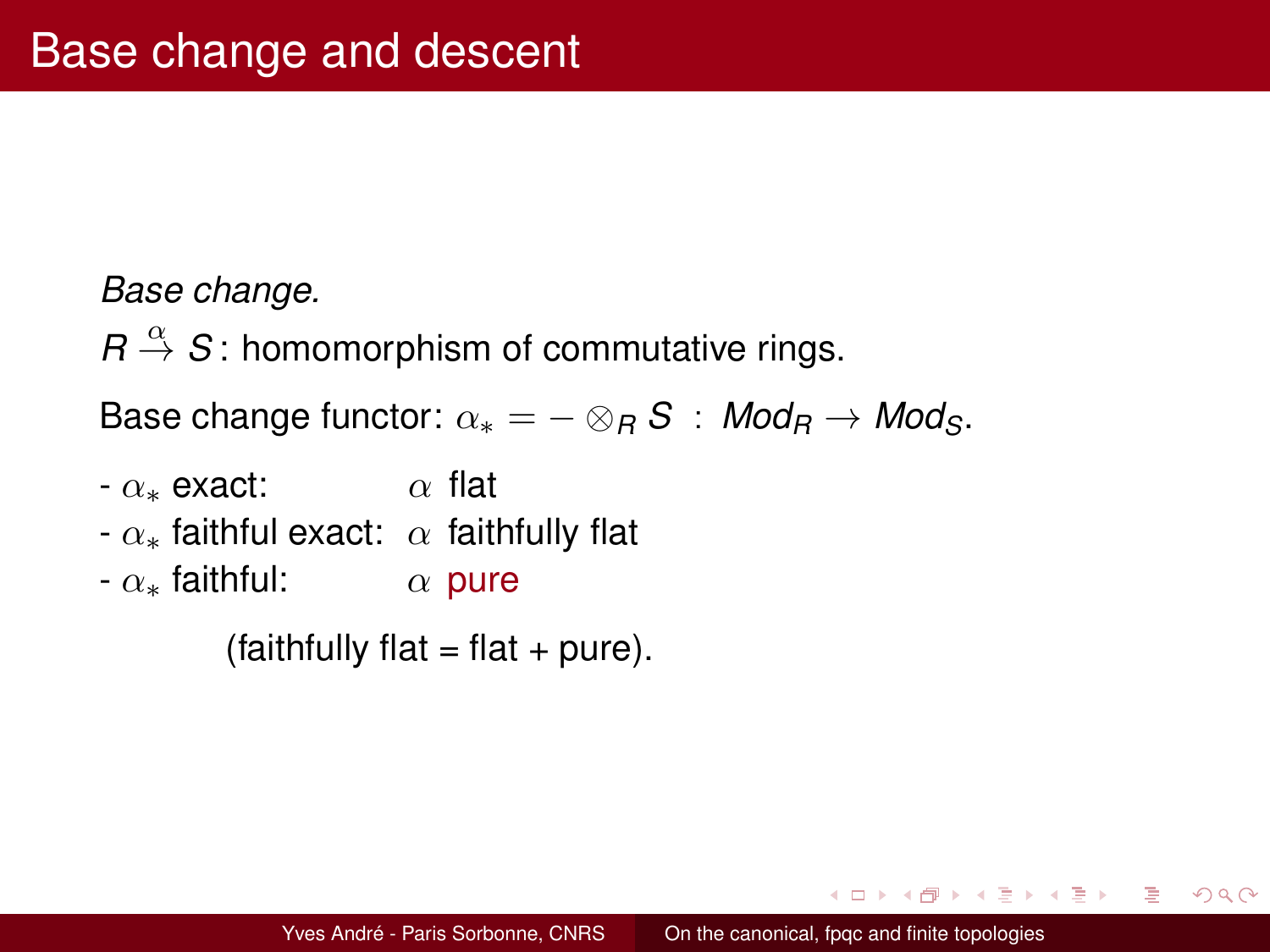### *Criteria for purity.*

•  $\alpha$  *is pure iff*  $\alpha$  *is universally injective* (i.e. remains injective after any base-change)

• If  $\alpha$  *splits* in *Mod<sub>R</sub>* (i.e. *R* is a direct summand of the *R*-module *S*), then  $\alpha$  is pure.

### Proposition (Lazard, Fedder)

Converse is true if either *S*/*R* is finitely presented, or *R* is a complete Noetherian local ring.

イロト イ母 トイラ トイラト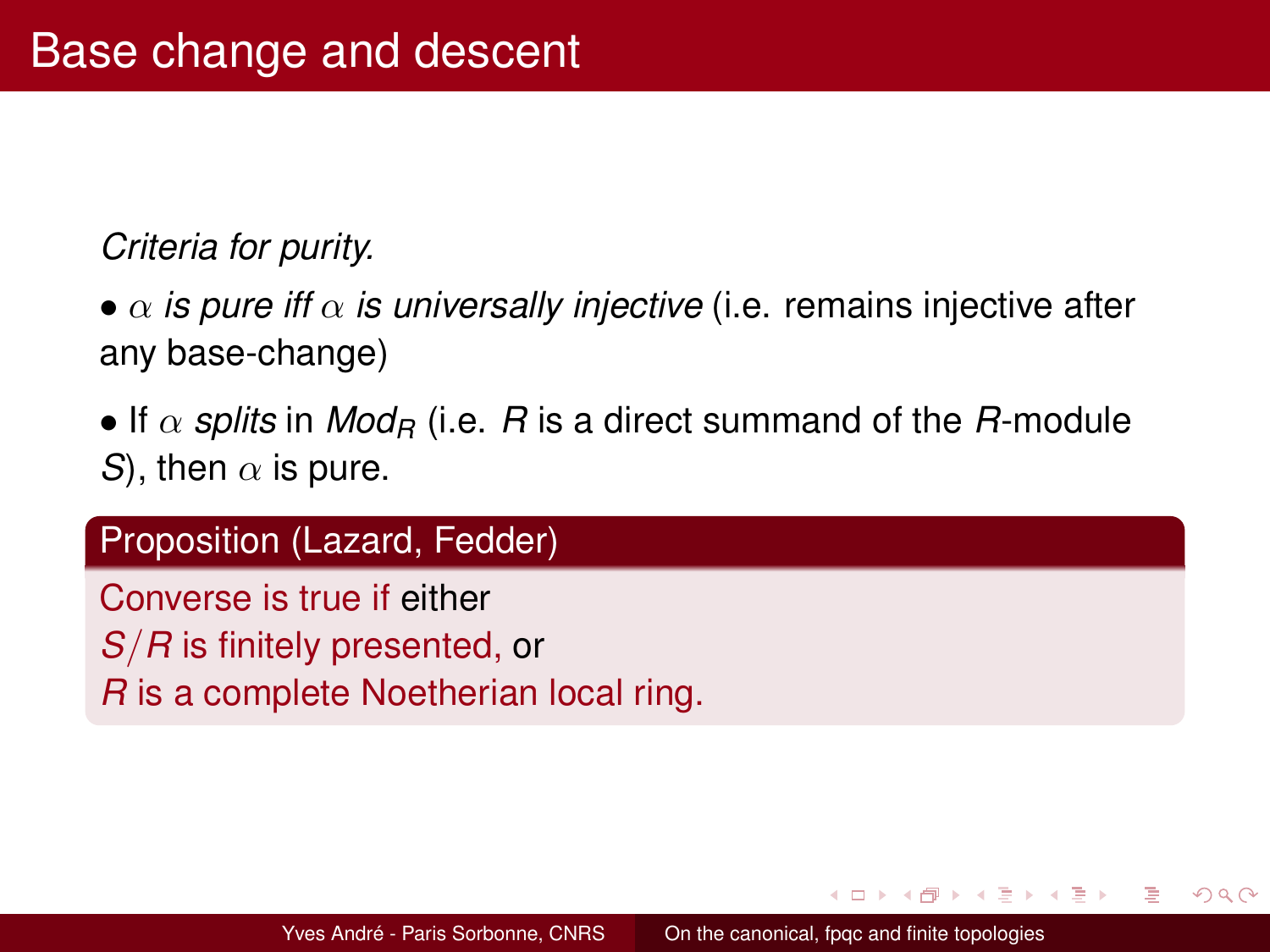## • Bourbaki: if some *S*-module *M* is faithfully flat over *R*, then  $\alpha$  is pure.

## Question (Ferrand)

Converse?

(solved in our paper...see later)

イロト イ母 トイヨ トイヨ トー

э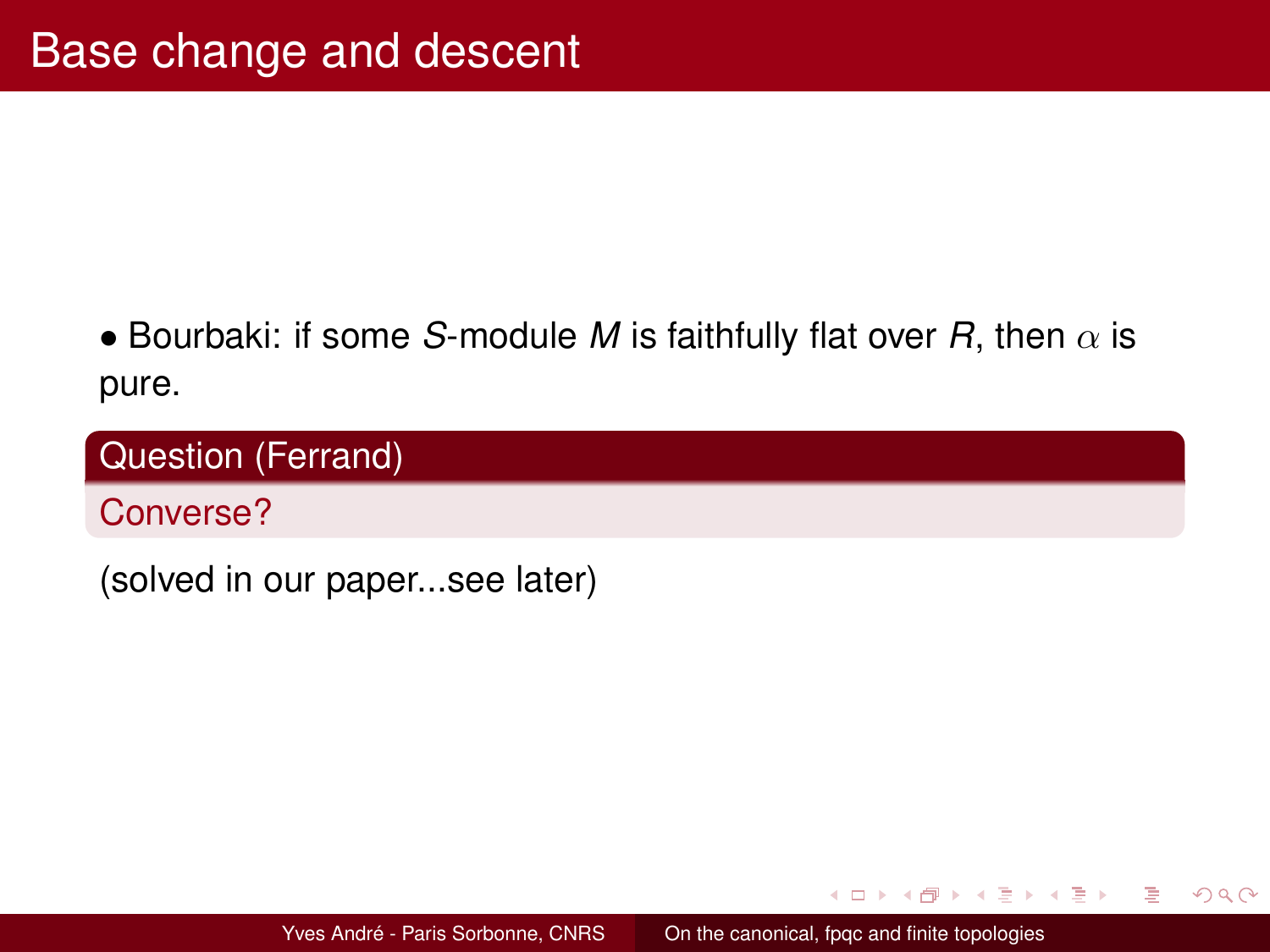*Reverse base-change*: descent.

Descent data: *S*-module *N* + isomorphism

$$
N\otimes_R S\stackrel{\phi}{\longrightarrow} S\otimes_R N
$$

satisfying the usual cocycle relations.

They form a category  $DD(\alpha)$  (with objects:  $(N, \phi)$ ), and the base change functor  $\alpha_*$  factors as:

$$
\textit{Mod}_R \xrightarrow{\textit{C}_{\alpha}} \textit{DD}(\alpha) \xrightarrow{\text{forget} \phi} \textit{Mod}_S.
$$

Grothendieck's descent:

 $\alpha$  *faithfully flat*  $\Rightarrow$   $C_{\alpha}$  *is an equivalence.* 

- 4 母 ト 4 ヨ ト 4 ヨ ト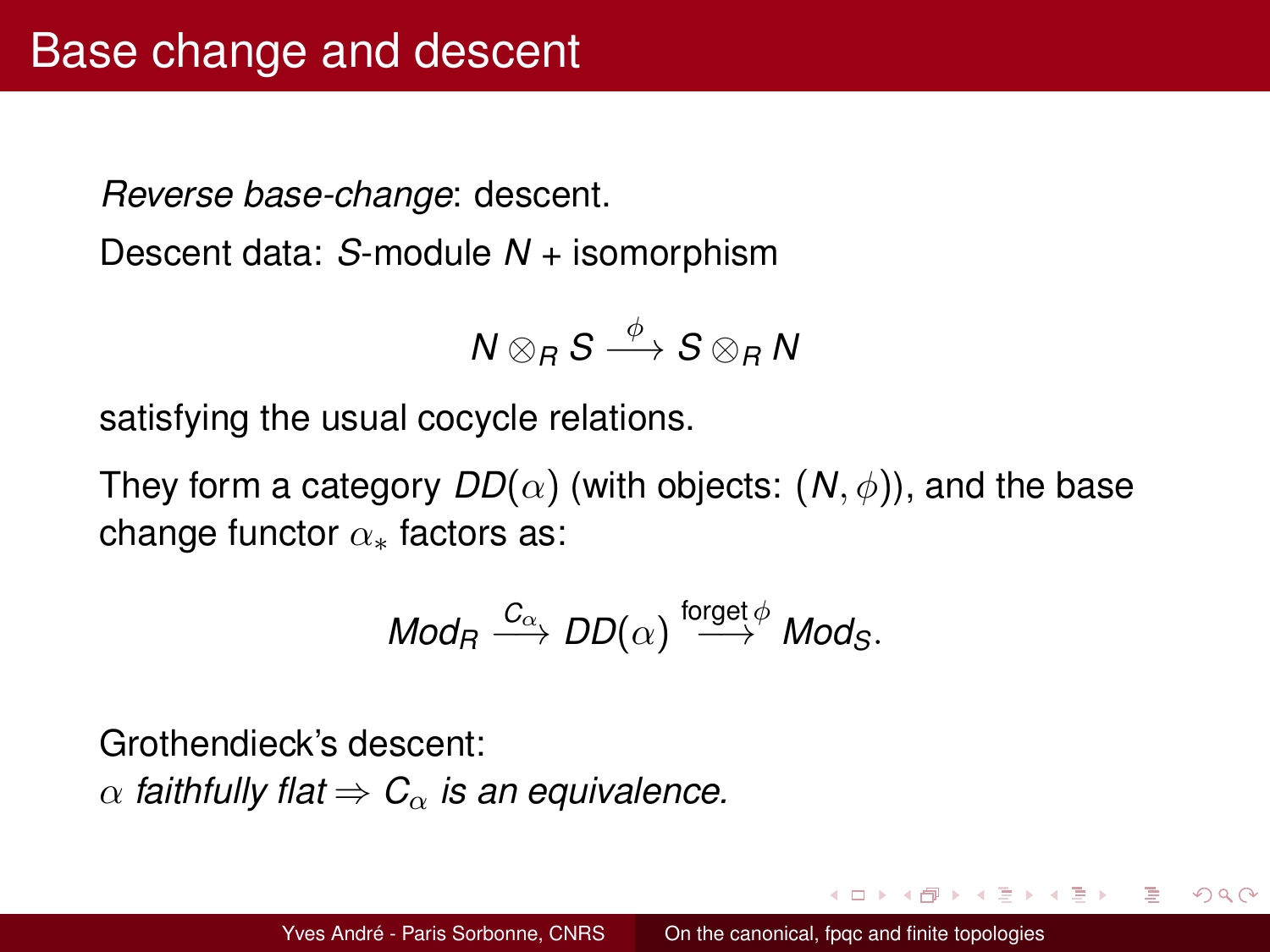$$
\mathit{Mod}_R \xrightarrow{\mathit{C}_{\alpha}} \mathit{DD}(\alpha)
$$

Grothendieck's descent:  $\alpha$  *faithfully flat*  $\Rightarrow$   $C_{\alpha}$  *is an equivalence.* 

Olivier's descent (70'): flatness is irrelevant!  $\alpha$  *pure*  $\Leftrightarrow$  *C*<sub> $\alpha$ </sub> *is an equivalence*  $\Leftrightarrow$  *C*<sub> $\alpha$ </sub> *is fully faithful.* 

(long overlooked; was published only as an announcement in a CRAS note; rediscovered independently several times by different means).

In our paper, we reconstruct Olivier's proof in detail, starting from a key lemma stated in that note as a hint.)

イロト イ母 トイヨ トイヨ トー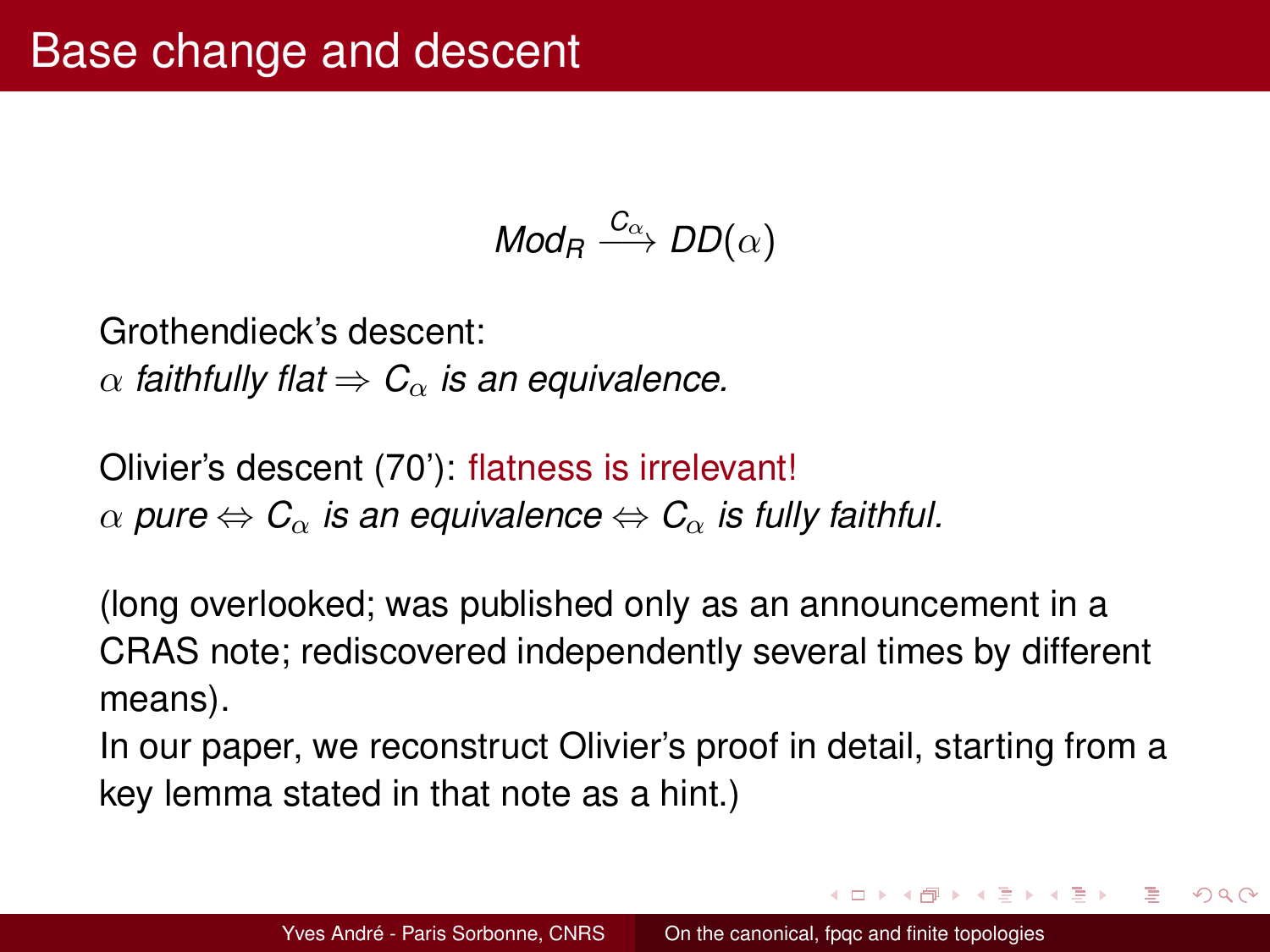No need to comment about the geometric meaning of flatness or faithful flatness in Algebraic Geometry...

But what is the geometric meaning of purity?

This is best expressed in terms of Grothendieck topologies, as follows...

イロト イ押ト イミト イミト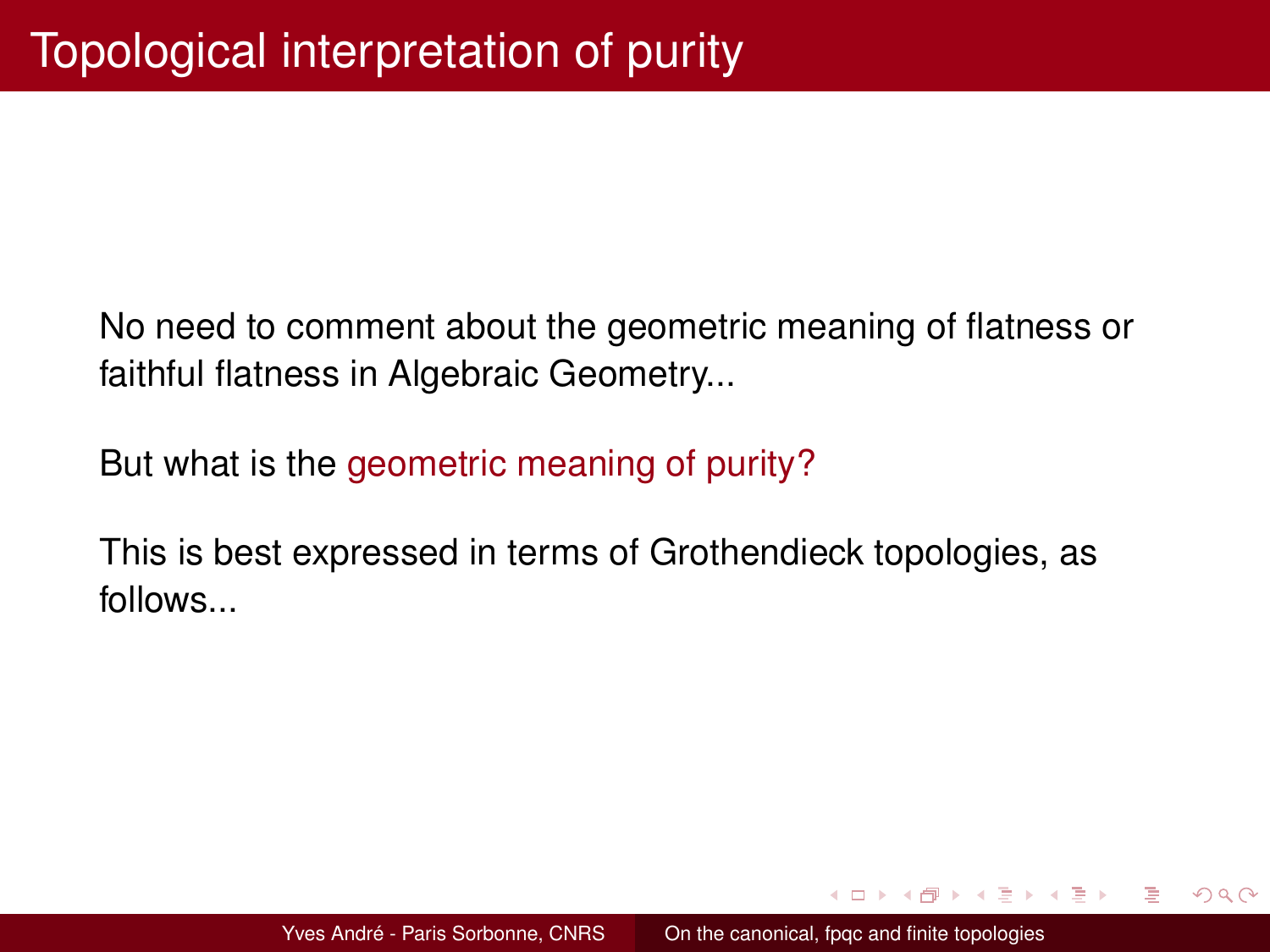C: category with initial object and fibered products, e.g. *Aff<sup>k</sup>* (affine schemes over a commutative ring *k*).

• Grothendieck pretopology: class of "covering families" ( $Y_i \rightarrow X$ ) in  $\mathcal C$ , containing all isomorphisms, stable by base change and by composition.

• Grothendieck topology: moreover, any family refined by a covering family is a covering family.

Ex: • fpqc pretopology on  $Aff_k$ : covering maps  $Y \to X$  are faithfully flat maps.

• fpqc topology on  $Aff_k: Y \rightarrow X$  is a covering map iff there exists

 $Z \rightarrow Y$  such that the composition  $Z \rightarrow Y \rightarrow X$  is faithfully flat.

**K ロ ト K 母 ト K ヨ ト K ヨ ト**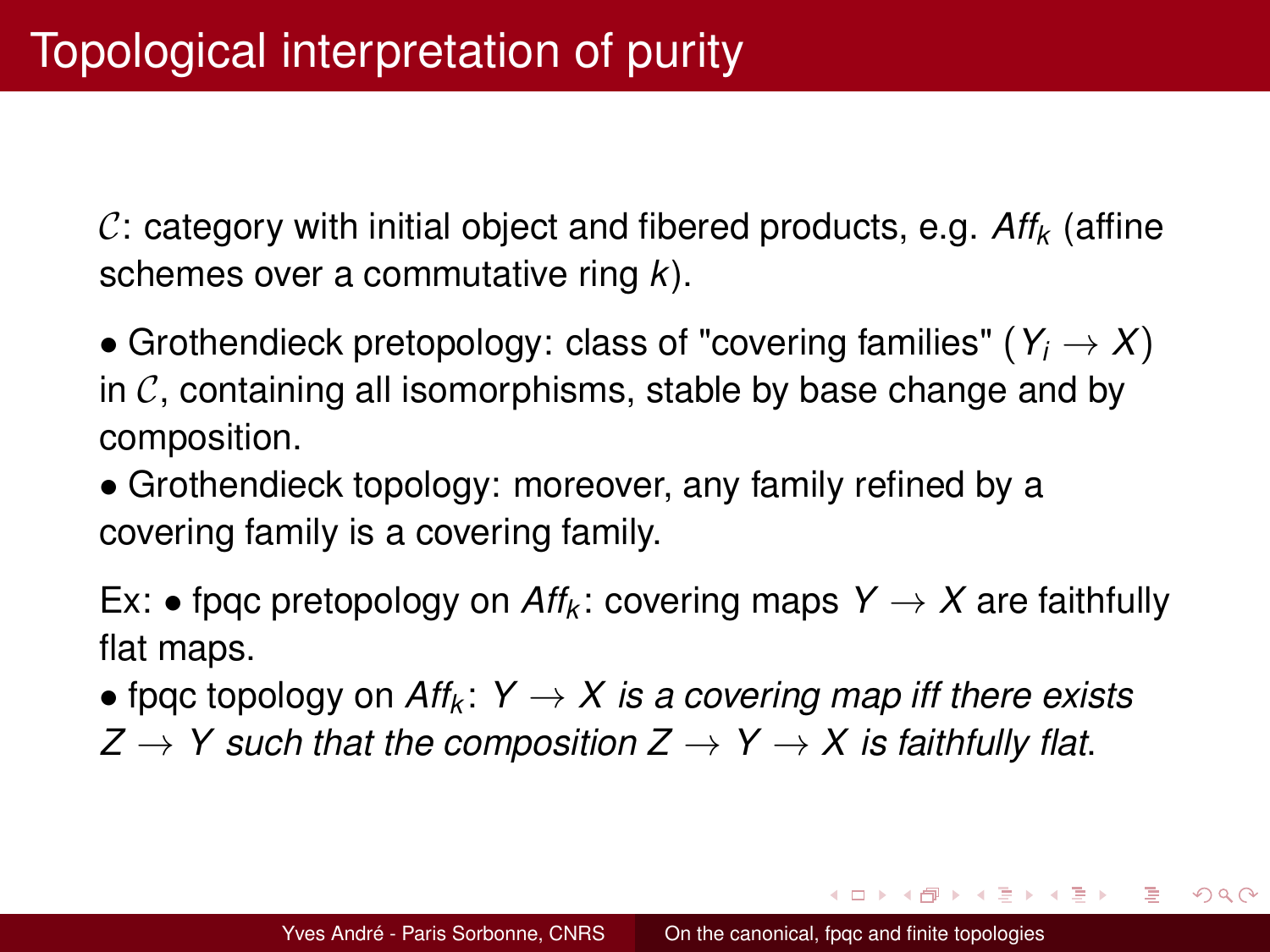• effective descent topology on *Aff<sup>k</sup>* : covering families: those for which the corresponding  $C_{\alpha}$ 's are equivalences.

• Canonical topology on  $\mathcal{C}$ : finest Grothendieck topology s.t. all representable presheaves are sheaves (i.e. for all covering families  $(Y_i \rightarrow X)$ ,  $F(X) \to \Pi F(Y_i) \rightrightarrows \Pi F(Y_i \times_X Y_i)$  is exact for all representable *F*). In the case of a single map  $Y \to X$ , this means that for all  $Z \in \mathcal{C}$ ,  $Y \times_X Y \times_X Z \longrightarrow Y \times_X Z \longrightarrow Z$  is a coequalizer. (terminology: *canonical covering = covering for the canonical topology*).

• canonical topology on *Aff<sup>k</sup>* :

### Basic fact:

Spec  $S \to$  Spec *R* is a canonical covering iff  $R \to S$  is pure.

4 ロト 4 何 ト 4 ミト 4 ミト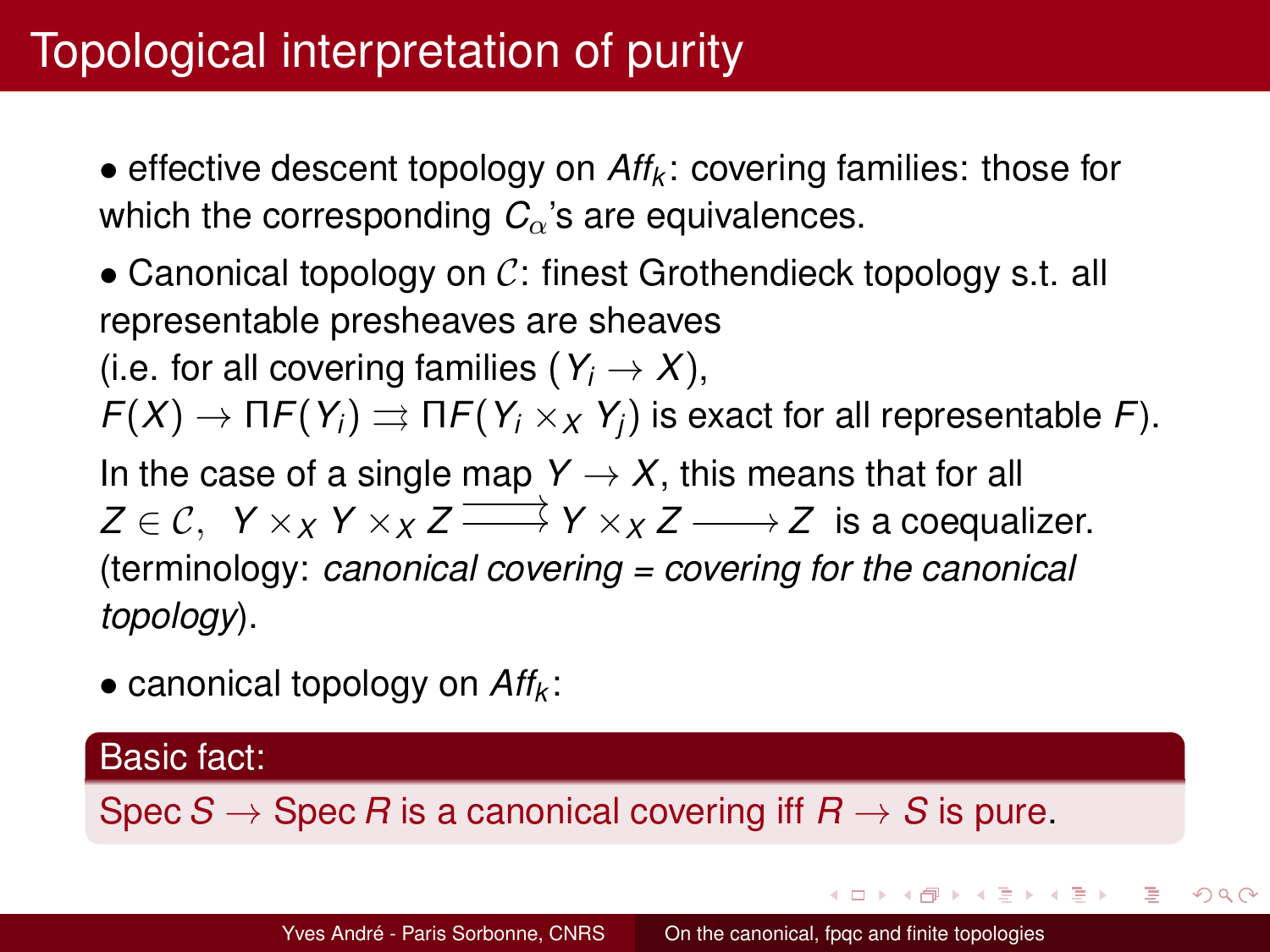# Topological interpretation of purity

### Basic fact:

Spec  $S \to$  Spec *R* is a canonical covering iff  $R \to S$  is pure.

 $\mathsf{Issue:}\ \alpha\ \mathsf{pure} \Rightarrow \forall\, \mathcal{T},\ \ \mathcal{T} \stackrel{\alpha\tau}{\rightarrow} \mathcal{S}\otimes_{\mathcal{R}}\mathcal{T} \rightrightarrows \mathcal{S}\otimes_{\mathcal{R}}\mathcal{S}\otimes_{\mathcal{R}}\mathcal{T}$  is exact. Look more generally in  $Mod_R\colon M \stackrel{\alpha_M}\to S \otimes_R M \rightrightarrows S \otimes_R S \otimes_R M,$  with double map  $(\eta_1=\alpha_{\mathcal{S}\otimes_{R}M},\ \eta_2=\mathbf{1}_{\mathcal{S}}\otimes_{R}\alpha_M).$  Let  $\mathcal{K}\stackrel{\beta}{\to}\mathcal{S}\otimes_{R}M$  be such that  $\eta_1 \beta = \eta_2 \beta$  and look at

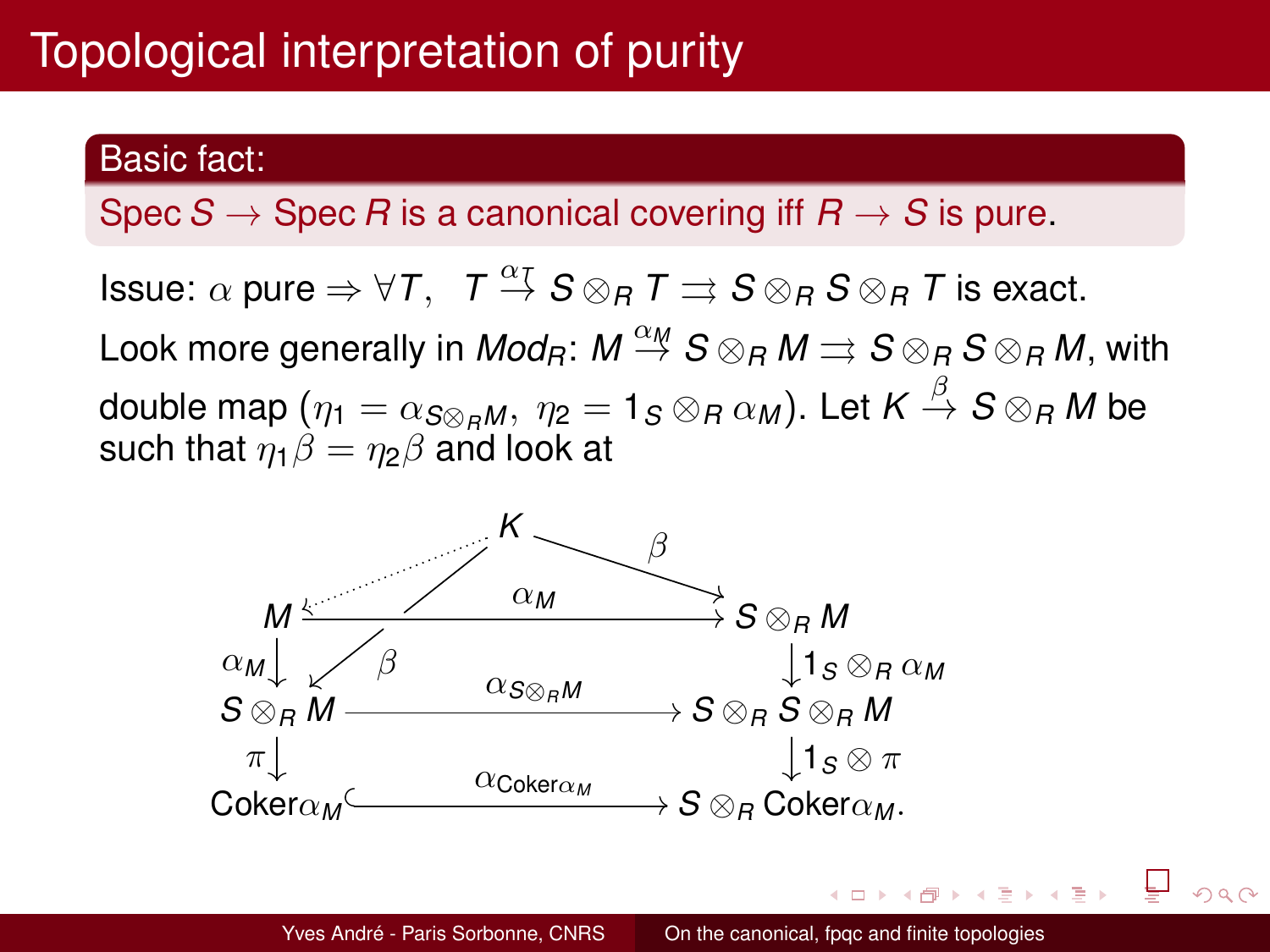# By Olivier's result ('70): on  $Aff_k$ , Canonical topology = Effective descent topology.

Question (Ferrand)

Canonical topology = fpqc?

Answer (Raynaud-Gruson '71): No (see later).

イロト イ母 トイラ トイラトー

э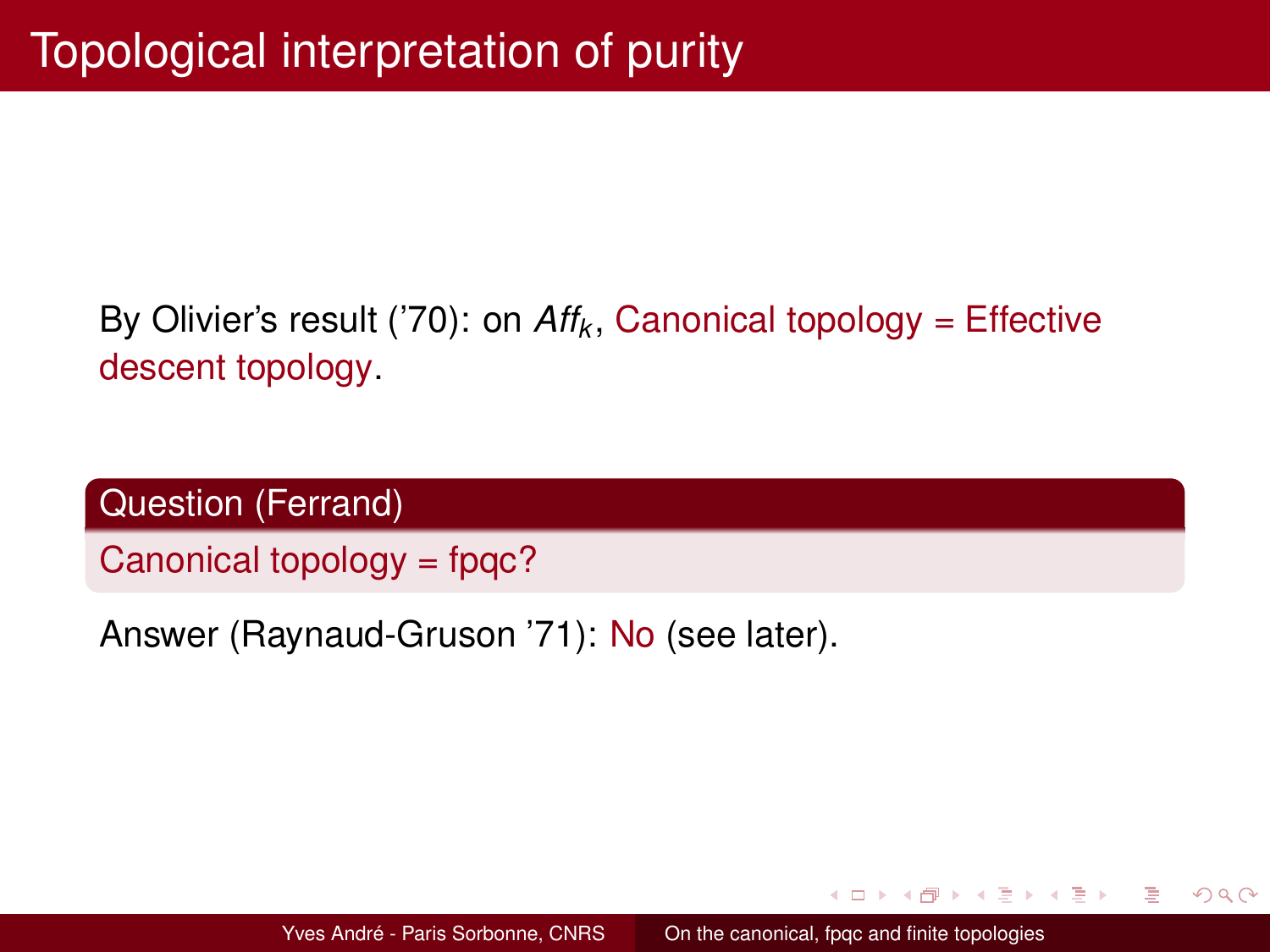Remarks.

• this topological interpretation of purity allows to globalize to non-affine schemes. However, a canonical finite covering  $Y \to X$ (i.e. a finite surjective map which is a covering for the canonical topology),  $\mathcal{O}_X \rightarrow \mathcal{O}_Y$  needs *not* split if X is not affine.

• For a long time, only subcanonical topologies were considered to be relevant to Algebraic/Arithmetic Geometry. Voevodsky changed this viewpoint in the context of motivic homotopy theory: some topologies finer than the canonical topology are relevant because *one can compute their points* (rather, their local rings).

4 ロ ト 4 何 ト 4 ヨ ト 4 ヨ ト

 $2Q$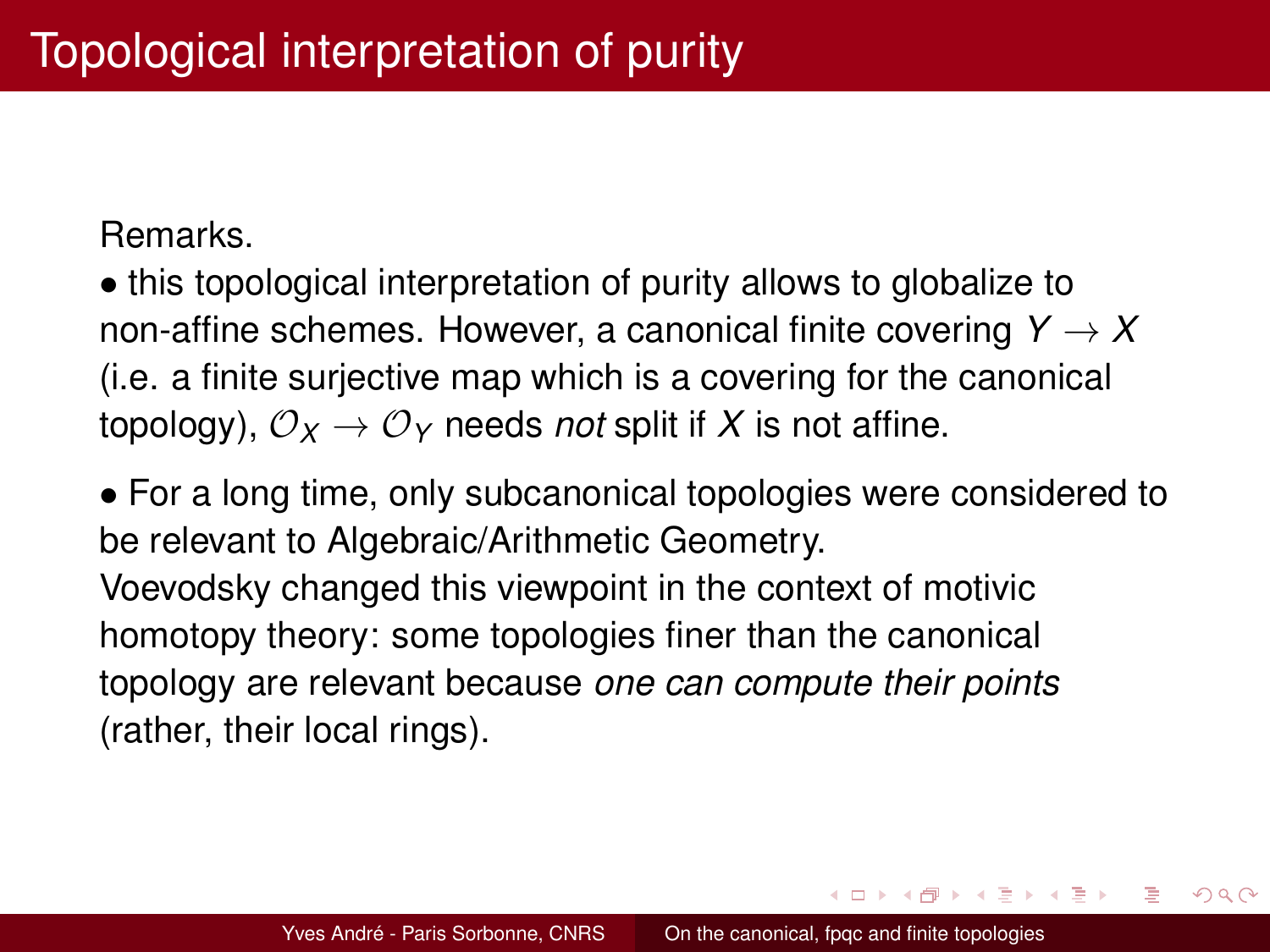Another, later motivation: (cohomological) descent properties.

- the v-topology ( $Y \rightarrow X$  is a covering map if valuation rings of X lift to valuation rings of *Y*): v-descent plays a fundamental role in the geometric *p*-adic Langlands program (Fargues-Scholze).

- the arc-topology: defined similarly but for rank 1 valuations rings (Bhatt-Mathew): arc-descent plays a fundamental role in prismatic theory (Bhatt-Scholze).

Note: the *v*-topology, stronger than fpqc, already appeared ("universally substrusive" topology) in G. Picavet's work in the 80's (the finer arc-topology also made a cameo appearance in Picavet's work: "universally spectrally submersive" topology). But Picavet was only motivated by the categorical features of *Aff<sup>k</sup>* (especially the description of its monomorphisms), and missed their powerful descent properties.

4 ロト 4 何 ト 4 ミト 4 ミト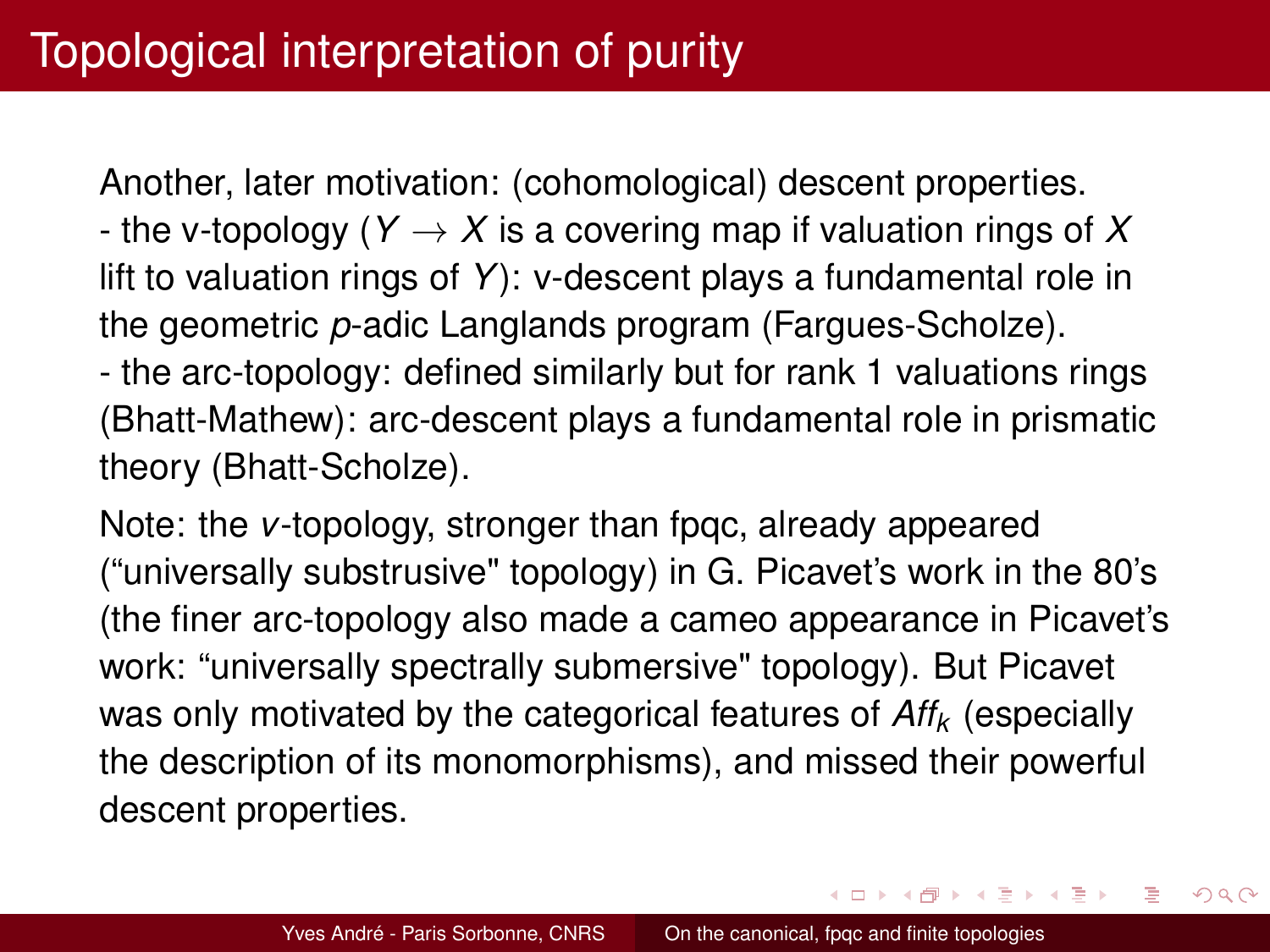*Back to finite coverings* (= finite surjective morphisms).

### **Question**

Behaviour of finite coverings w.r.t. the canonical or fpqc topology?

• *Examples of non-canonical finite coverings*  $Y \rightarrow X$  *(with X affine)* Noetherian)?

- The normalization of any non-normal excellent scheme is an example (e.g. two crossing lines:  $k[x, y]/(xy) \rightarrow k[x] \times k[y]$  is not pure, since its reduction mod  $(x - y)$  sends  $x \neq 0$  to 0).

- *Ex*. with  $X$  normal:  $Y = \mathbb{A}^4_k \to X = \mathbb{A}^4_k/(\mathbb{Z}/4)$ , where char  $k=2$ and  $\mathbb{Z}/4$  acts cyclically on the variables.

**K ロ ト K 母 ト K ヨ ト K ヨ ト**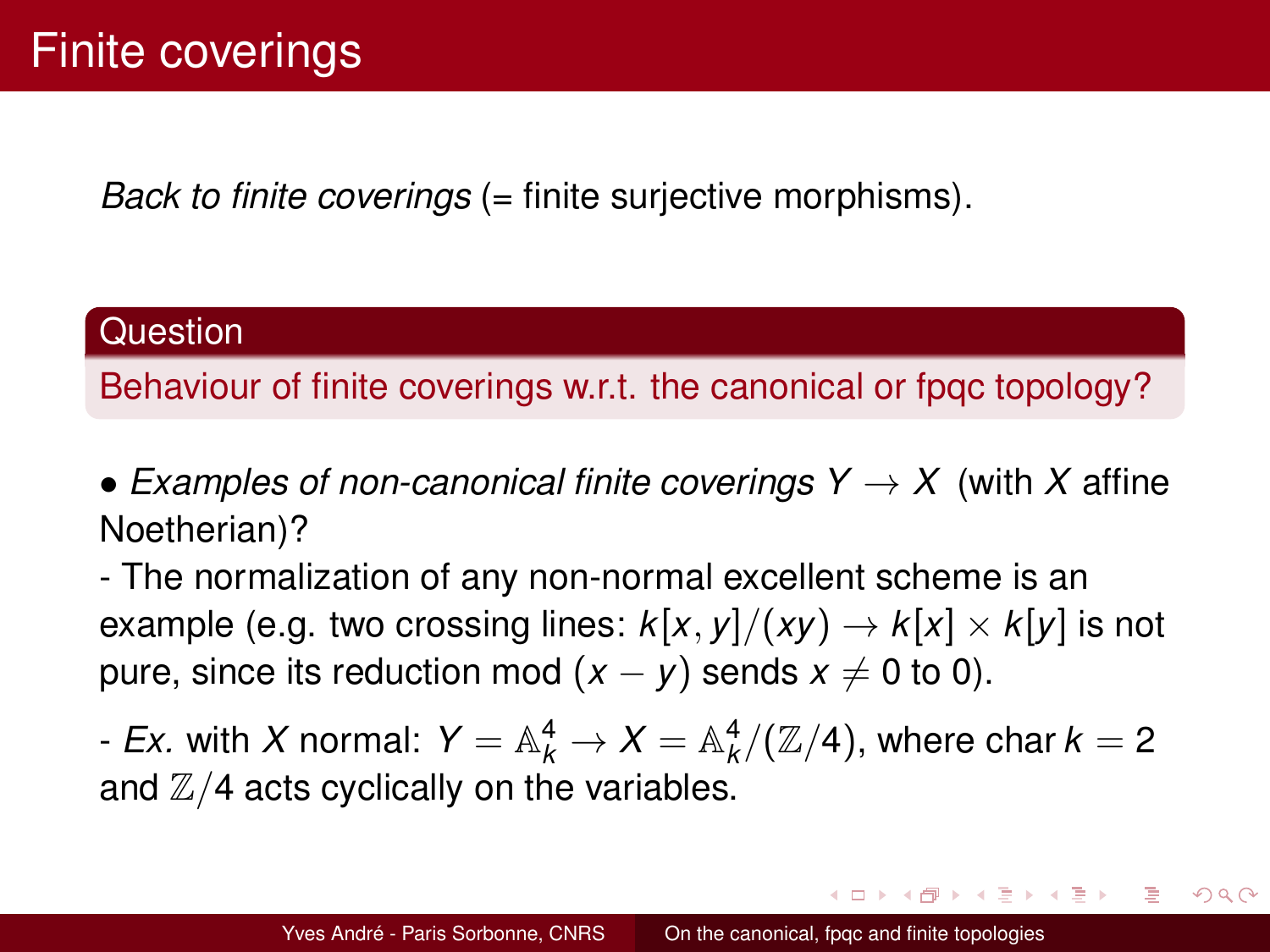The point is that here *X* is not Cohen-Macaulay (M.J. Bertin '67), whereas a finite canonical covering Spec  $S \rightarrow$  Spec *R* descends the Cohen-Macaulay property:

Indeed, in the following diagram, the vertical and the top horizontal arrows are injective since  $\alpha$  is pure and S is Cohen-Macaulay



イロト イ母 トイヨ トイヨ トー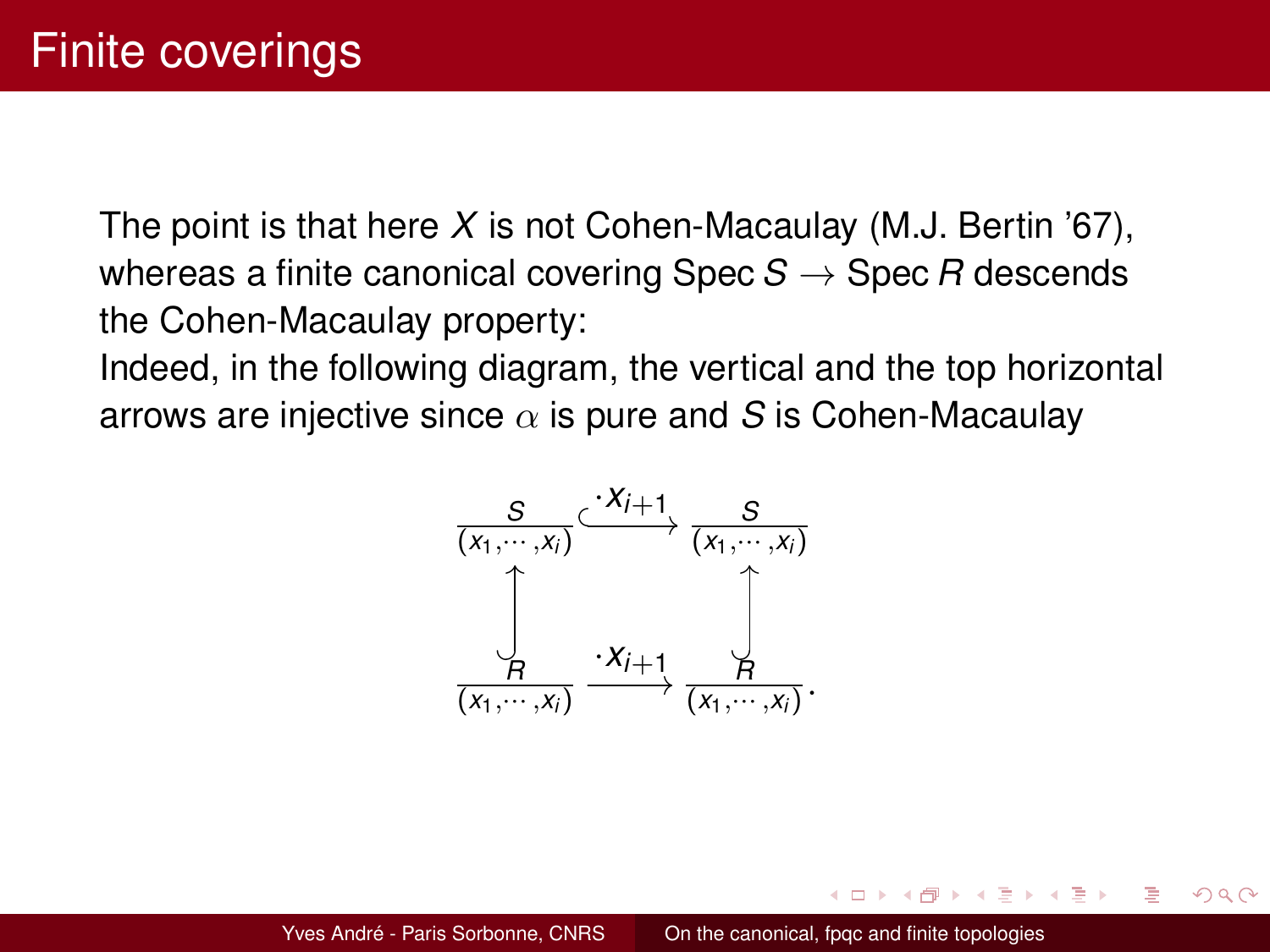Remark.

• There is no such example in char. 0.

If char  $k = 0$  and X is normal, any finite covering  $Y \rightarrow X$  is canonical

(one may assume  $R \subset S$  is an extension of integral domains, then tr*S*/*R*/[*S* : *R*] gives a splitting).

イロト イ母ト イヨト イヨトー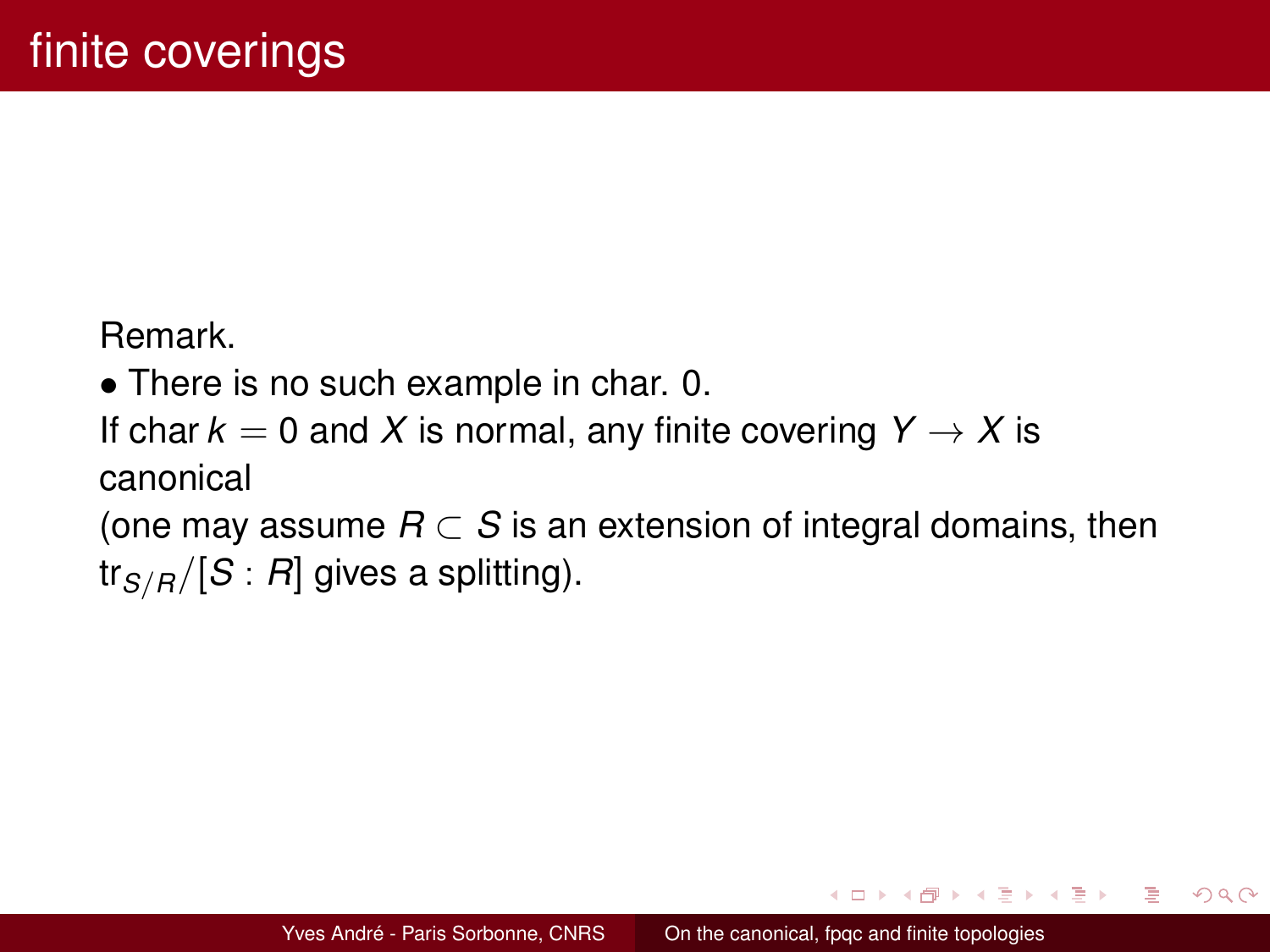Going further, is there any example with *X* regular? No:

### Theorem 1

Any finite covering of a regular scheme is canonical (hence an effective descent morphism).

Due to the above interpretation of purity, this amounts to a geometric translation of the *direct summand conjecture* (Hochster '69):

*any finite extension S of a regular ring R splits in ModR*,

proved by him in the presence of a base field, and by me in '16 in general, *using perfectoid methods* (see later).

イロト イ母 トイヨ トイヨ トー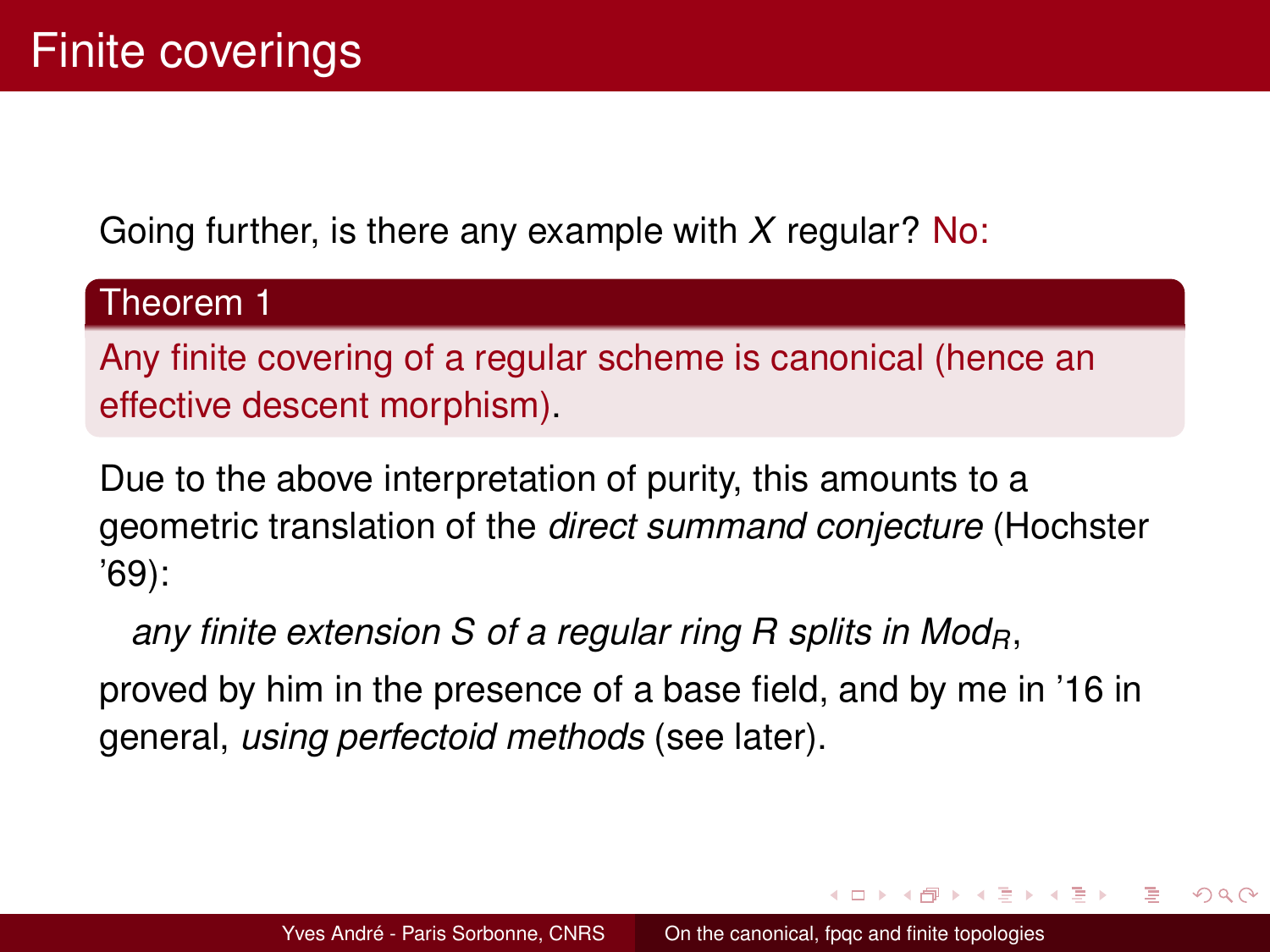Raynaud-Gruson proved that "canonical  $\neq$  fpqc", but their counterexamples were not finite coverings.

• *Examples of canonical finite coverings Y* → *X which are not coverings for the fpqc topology?*

- *Frobenius-type examples*: *M* finite *R*-module, *b* : *Sym*2*M* → *R*, associative:  $\ell b(m, n) = b(\ell, m)n$ . Then  $Ann<sub>R</sub>M$  kills  $b(m, m)$ , hence  $b(m, m) \in J := Ann<sub>R</sub>(Ann<sub>R</sub>M)$ .  $S := R \oplus M$ ,  $(r, m)(r', m') = (rr' + b(m, m'), rm' + r'm)$ .

### **Proposition**

If  $b(m, m) \notin J^2$ , then the finite canonical covering Spec  $S \to \text{Spec } R$  is not a covering for the fpgc topology.

e.g.  $R = \mathbb{Z}/4$ ,  $M = \mathbb{Z}/2$ ,  $b(1, 1) = 2$ ,  $S = R \oplus M$ ;  $J = (2)$ .

4 ロト 4 何 ト 4 ミト 4 ミト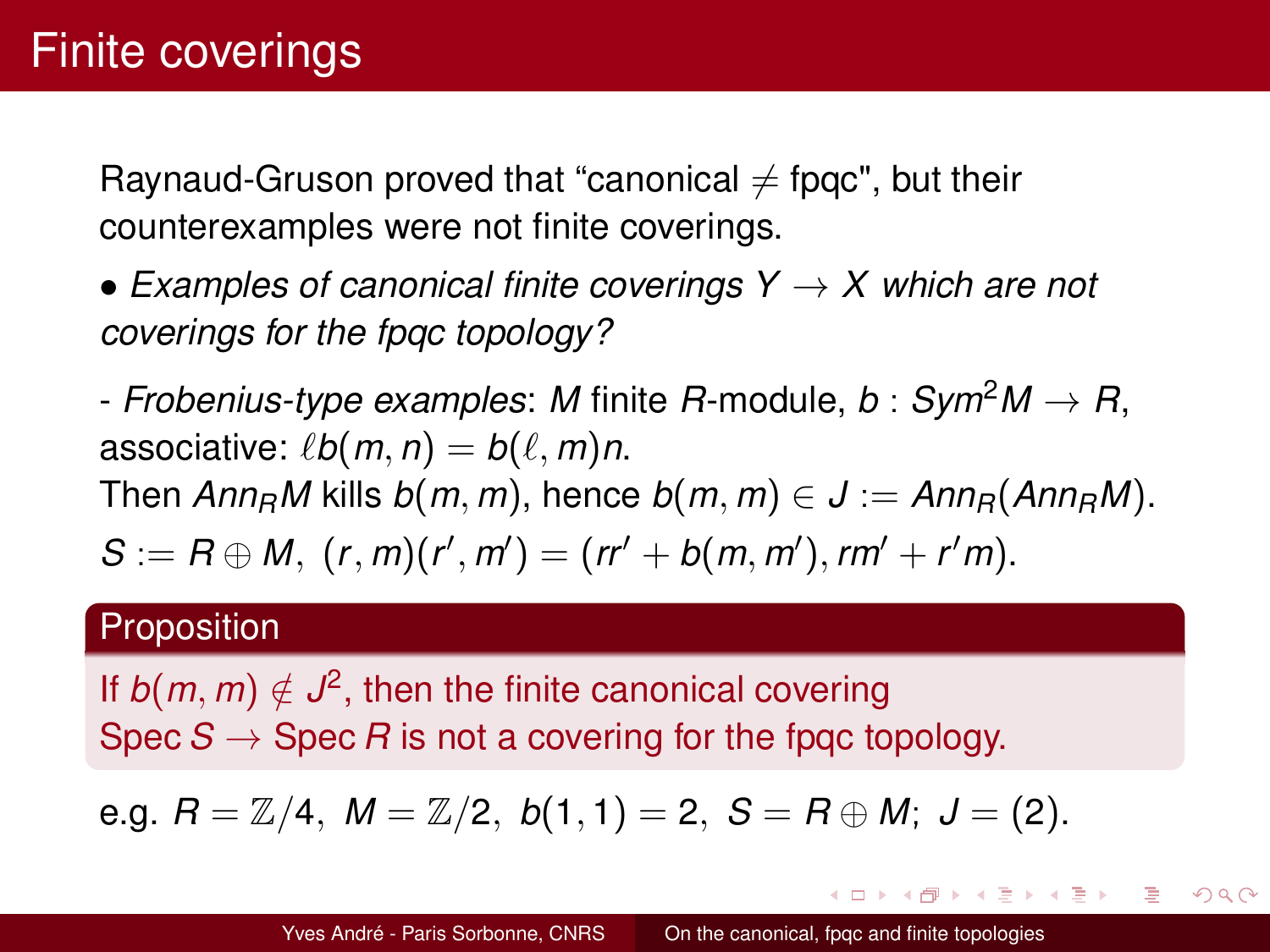- Can one find a normal example? Yes: the *quadric cone*  $X = \mathsf{Spec}\,R,$  with  $R = k[x^2, xy, y^2]$  (char.  $k \neq 2$ ), and its double covering  $Y = \mathbb{A}_k^2 = \operatorname{Spec} k[x, y]$ . Then  $R = k[x, y]^{\mathbb{Z}/2}$  is a direct summand of *k*[*x*, *y*] but:

### **Proposition**

 $\mathbb{A}_k^2\to X$  is not a covering for the fpqc topology. Moreover, no *k*[*x*, *y*]-module is faithfully flat over *R*.

(*negative answer* to Ferrand's question, which uses recent work of Bhatt-Iyengar-Ma about a perfectoid analog of Kunz' flatness criterion, see later).

**イロト イ母 ト イヨ ト イヨ ト**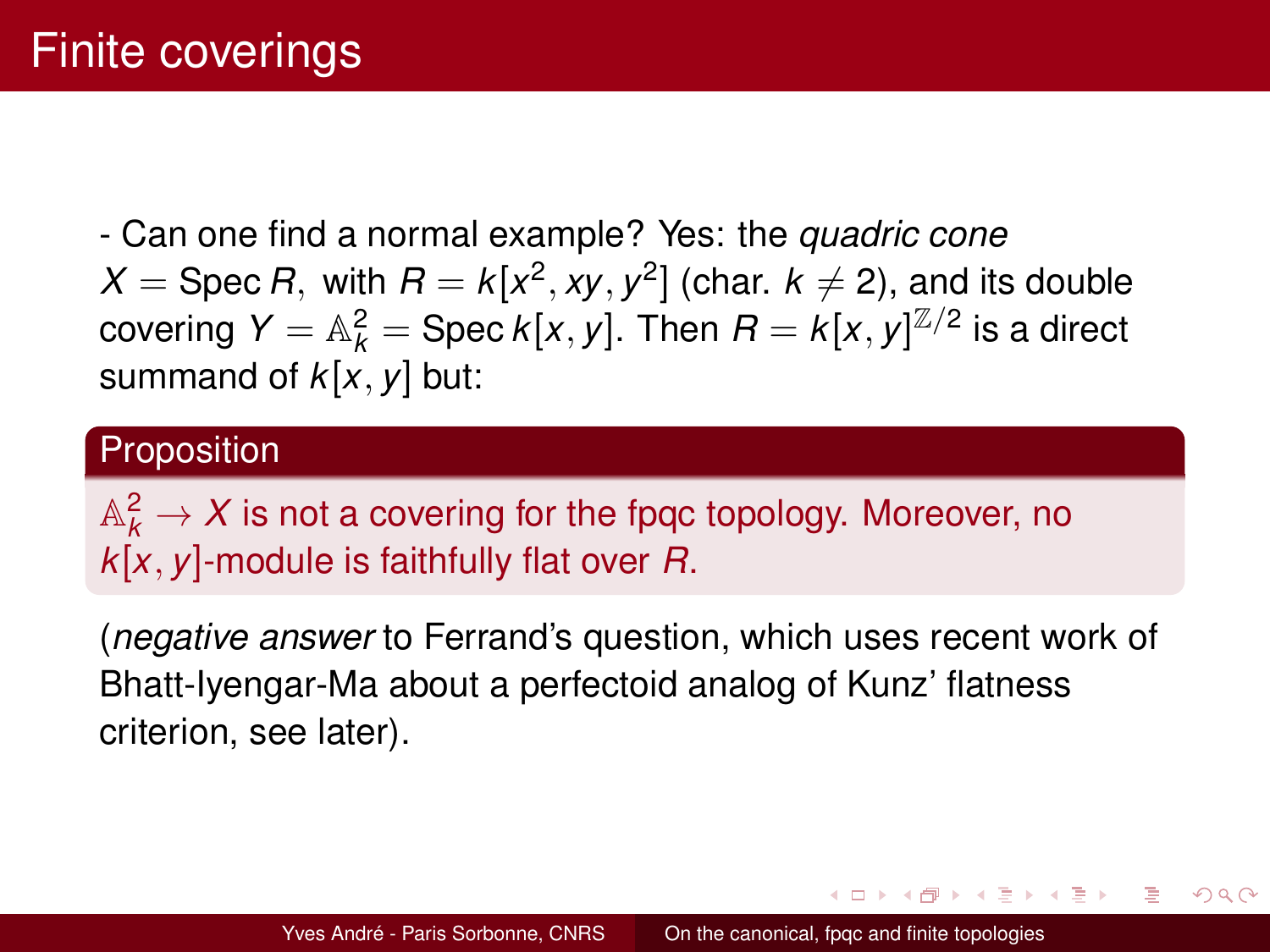Going further, is there any example with *X* regular? No:

### Theorem 2

Any finite covering of a regular scheme is a covering for the fpqc topology.

Remarks.

•  $Y \rightarrow X$  is a covering for the fpgc *pre*topology iff Y is Cohen-Macaulay. The theorem only predicts that there is a *Z* such that the composite  $Z \rightarrow Y \rightarrow X$  is faithfully flat.

 $\bullet$  Cannot replace fpqc by fppf: some finite coverings of  $\mathbb{A}^3_k$  are not coverings for the fppf topology: in general, the *Z* is not expected to be of finite type, nor even Noetherian.

• Thm 2 is actually much stronger than Thm 1: unlike Thm 1, it is quite non-trivial in char. 0 (reduction to char. *p* and ultraproducts).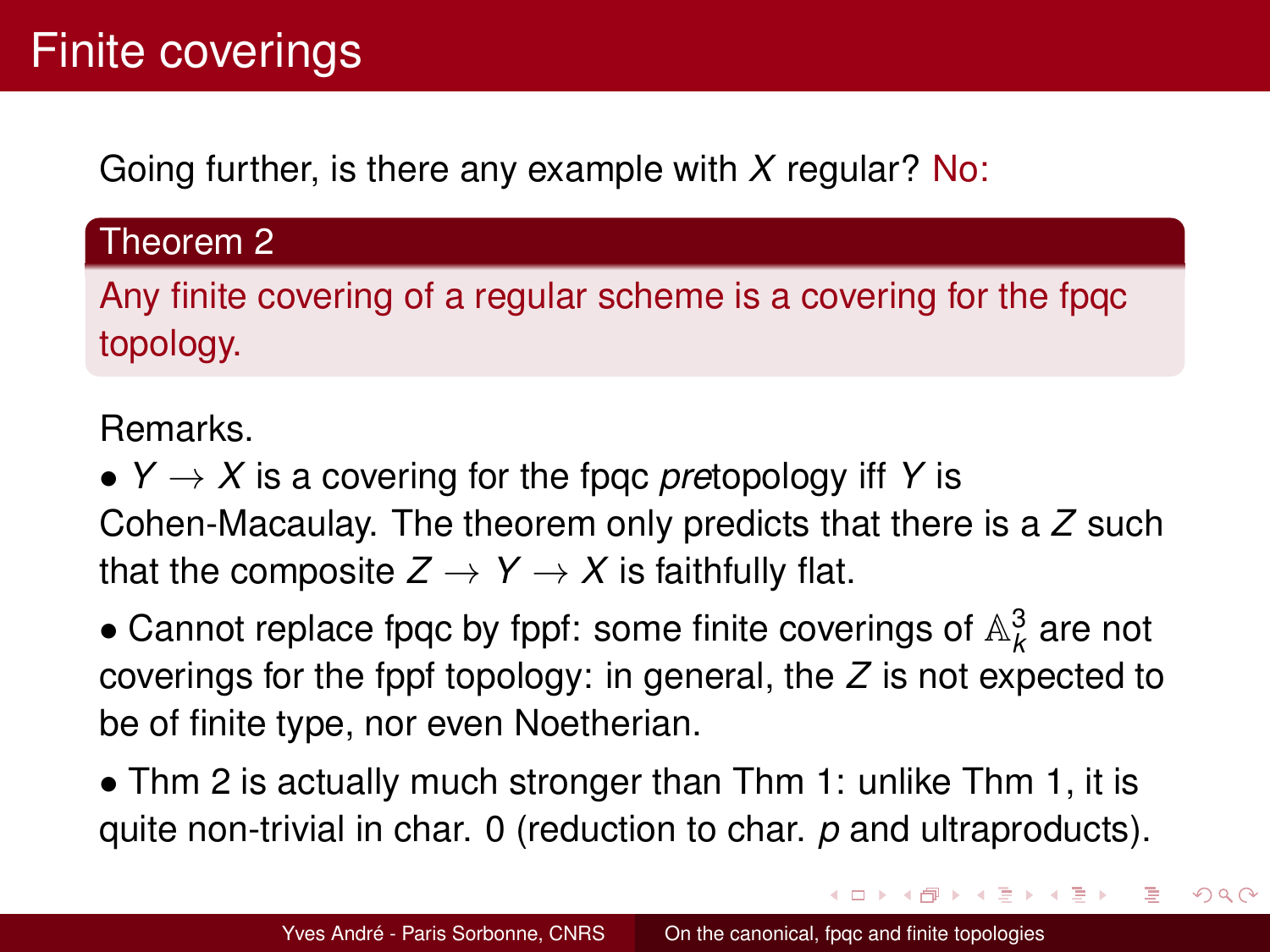### Theorem 2

Any finite covering of a regular scheme is a covering for the fpqc topology.

This is a geometric translation of the existence of "big" Cohen-Macaulay algebras, proved by Hochster-Huneke in the presence of a base field, by me in general ('16).

Reduce to *S* a complete local finite extension of a regular *R* (Cohen): then a (not necessarily Noetherian) *S*-algebra *T* is a *(big) Cohen-Macaulay algebra* if every secant sequence in *S* becomes regular in *T*. *This is equivalent to the faithful flatness of T over R*.

イロト イ母 トイヨ トイヨ トー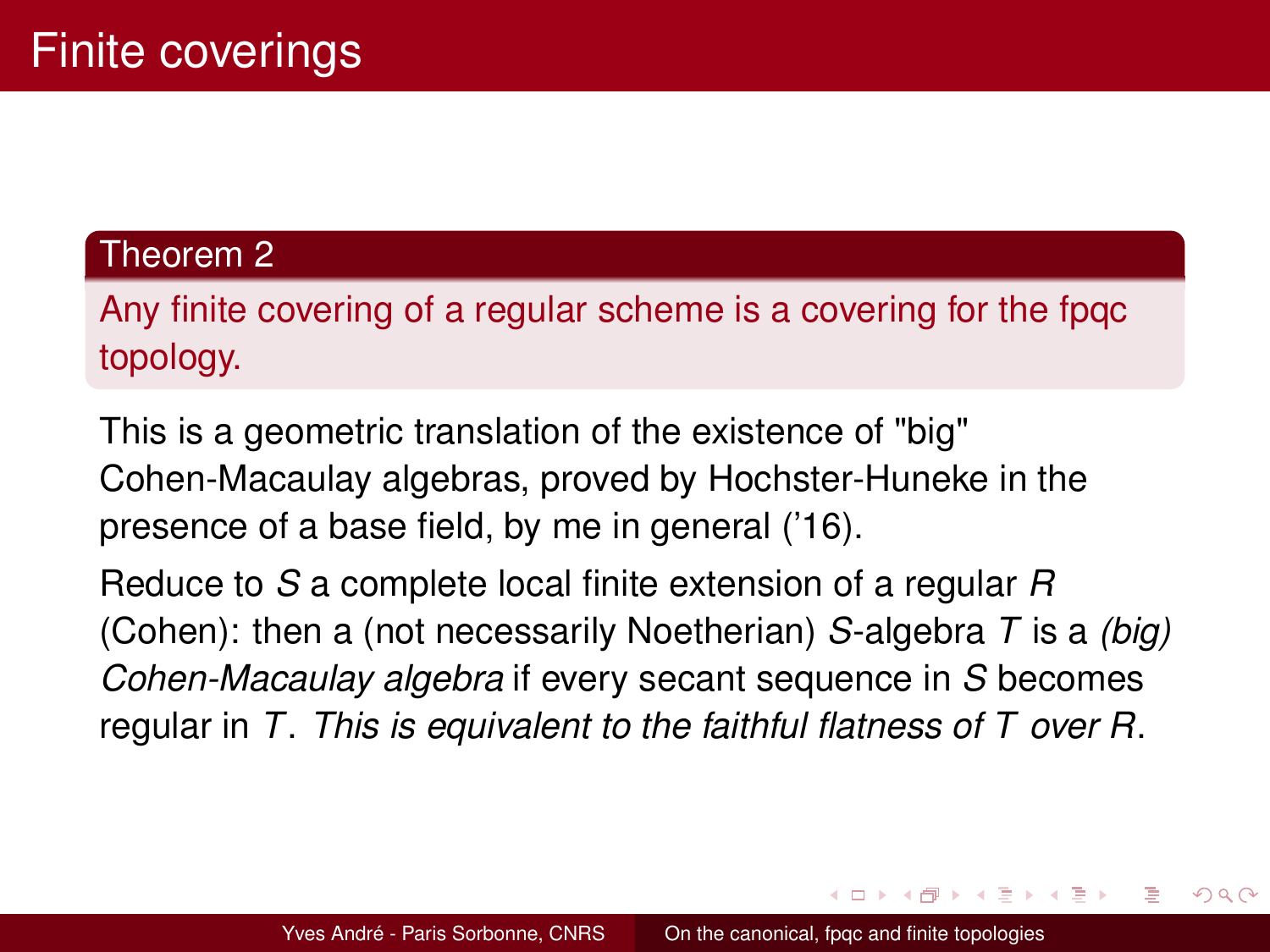• *My construction* ('16). For simplicity, take

$$
R=\mathbb{Z}_p[[x_2,\cdots,x_n]] \quad (x_1=p!)
$$

*S* = a reduced, finite extension of *R*.

Extract p-roots of the parameters (again and again) and consider the perfectoid algebra

$$
R_{\infty}=\mathbb{Z}_{p}[p^{1/p^{\infty}}][[x_2^{1/p^{\infty}},\cdots,x_n^{1/p^{\infty}}]]^{\hat{}}.
$$

Let  $g \in R$  be such that  $S[1/pg]$  is etale over  $R[1/pg]$ . Extract p-roots and take integral closure in the resulting algebra with p inverted:

$$
R_{\infty\infty}=i.c.(R_{\infty}[g^{1/p^{\infty}}], R_{\infty}[g^{1/p^{\infty}}, 1/p])^{\hat{}}.
$$

again a perfectoid algebra.

The first pillar of my proof is a *flatness lemma*: *R*∞∞ *is p* 1/*p*<sup>∞</sup> *-almost flat over R*∞ *modulo powers of p*.

イロト イ押ト イミト イミト

つひつ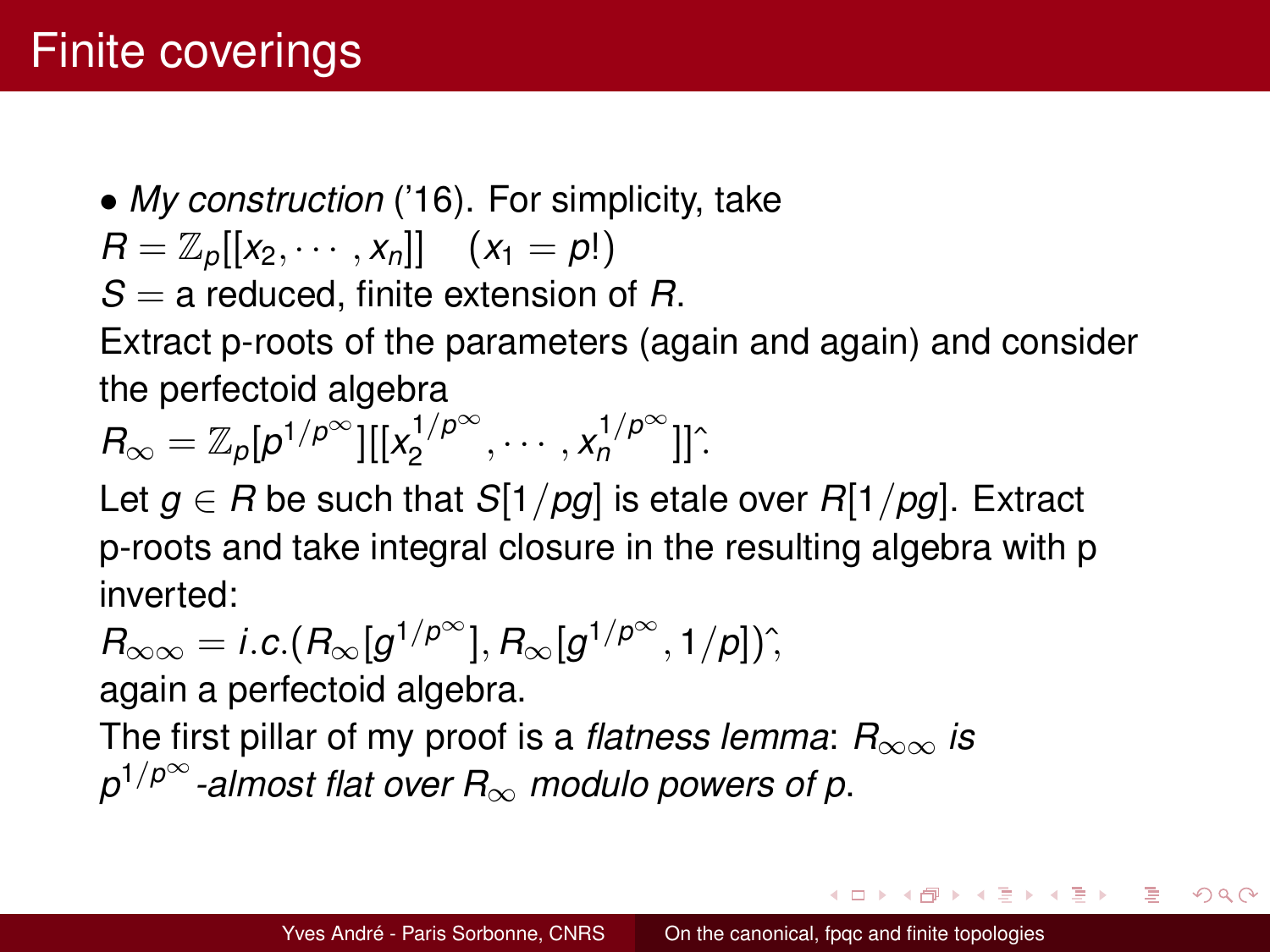Now set  $S_{\infty\infty} = i.c.(S \otimes_R R_{\infty\infty}, S \otimes_R R_{\infty\infty}[1/pq])$ .

The second pillar is a *perfectoid Abhyankar lemma*: *S*∞∞ *is a* (*pg*) 1/*p*<sup>∞</sup> *-almost finite etale (hence almost flat) R*∞∞*-algebra modulo powers of p*: by extracting roots of *g* instead of inverting it, we have reached an almost etale situation.

*S*∞∞ is an *S*-algebra which is almost isomorphic to a faithfully flat *R*-algebra (modulo powers of *p*) - but the latter may not contain *S*. How to get rid of "almost"?

イロト イ母 トイヨ トイヨ トー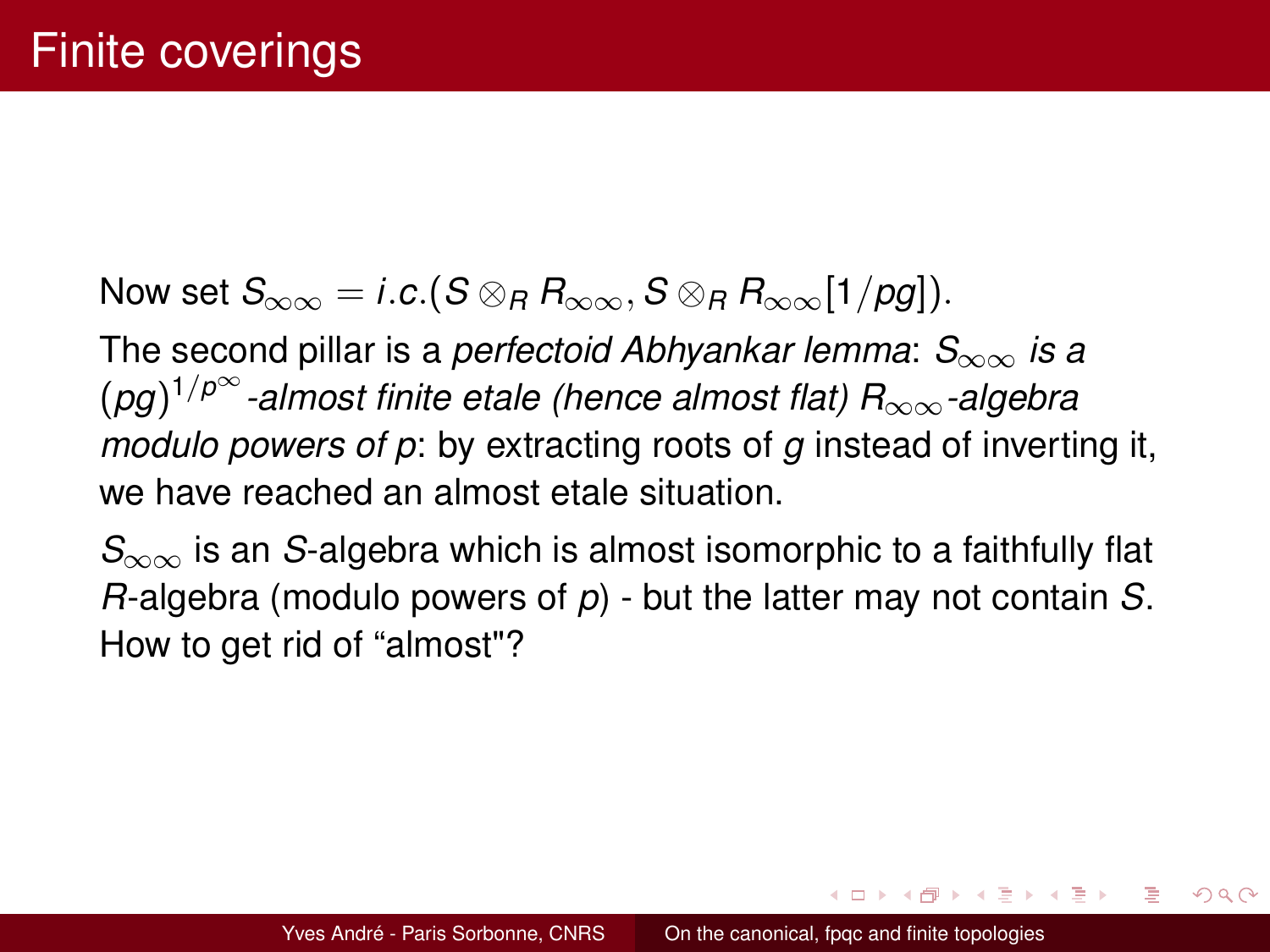An earlier trick due to Hochster, or a later trick due to Gabber, transforms *S*∞∞ into an *S*-algebra *T* which is faithfully flat over *R*: e.g.

$$
\mathcal{T} = \Sigma^{-1} (S_{\infty\infty}^{\mathbb{N}}/S_{\infty\infty}^{(\mathbb{N})})
$$

 $(\Sigma =$  multiplicative system of  $((pg)^{\varepsilon_n}), \varepsilon_n \to 0$  in  $\mathbb{N}[1/p]).$ Moreover, *T* is perfectoid.

イロト イ押ト イミト イミト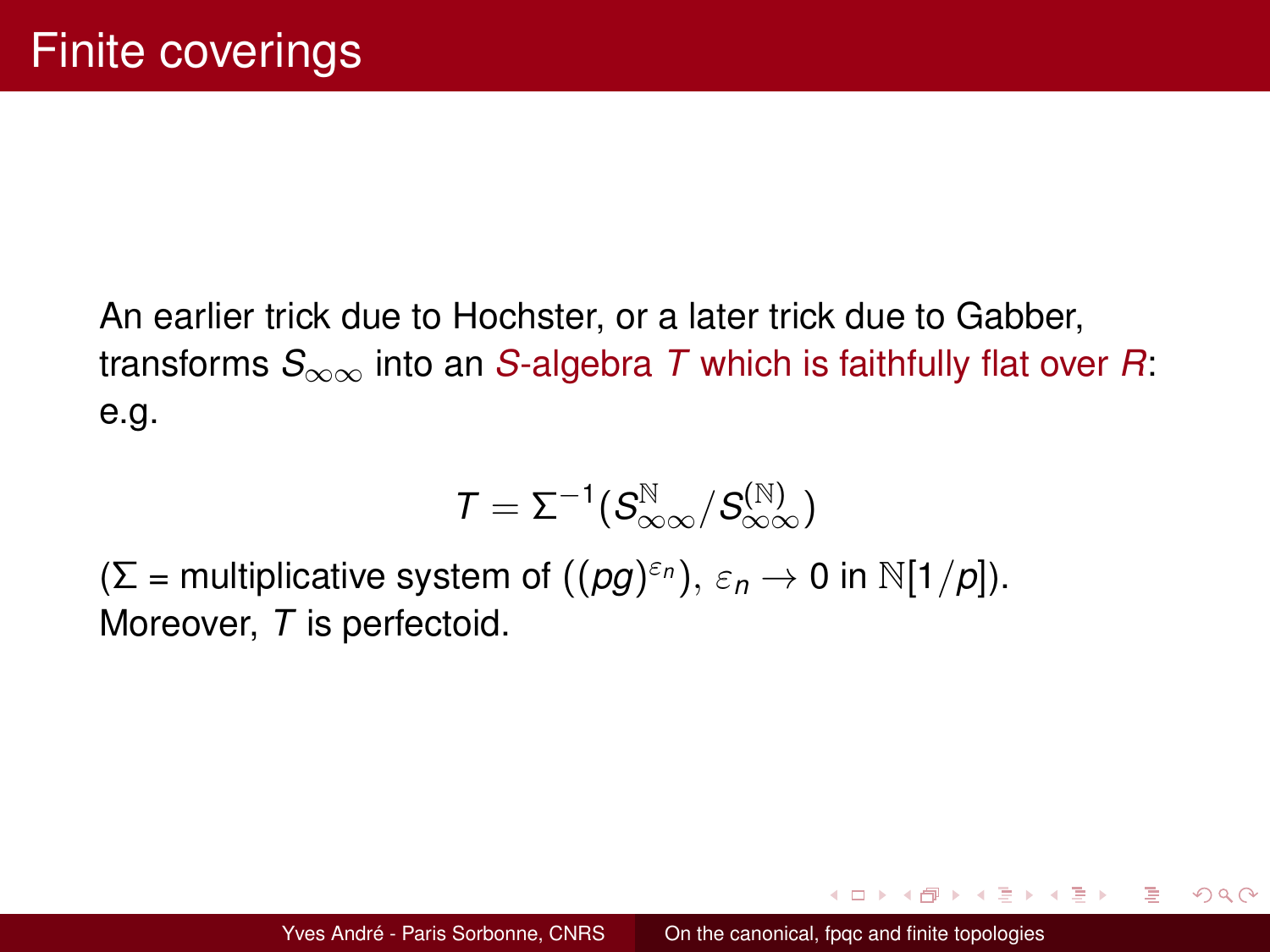### *Remarks.*

• The flatness lemma looks somehow counter-intuitive, because if you look at finite levels  $R_k = \mathbb{Z}_\rho[p^{1/p^k}][[x_2^{1/p^k}$  $\chi_2^{1/p^k}, \cdots, \chi_n^{1/p^k}$ ]],  $R_{k,k} = i.c.(R_k[g^{1/p^k}], R_k[g^{1/p^k}, 1/p])$ , the situation seems to worsen at each step for lack of control of the integral closure. Not only the lemma does not follow from an approximation process, but it is unclear what it says in turn at finite level.

• This flatness lemma is very flexible and has been used in Bhatt-Scholze's prismatic theory to reduce to the perfectoid situation.

• Both this lemma and the perfectoid Abhyankar lemma are best understood (and were discovered) in the setting of deformations of perfectoid spaces, hence in perfectoid *geometry*.

4 ロ ト 4 何 ト 4 ヨ ト 4 ヨ ト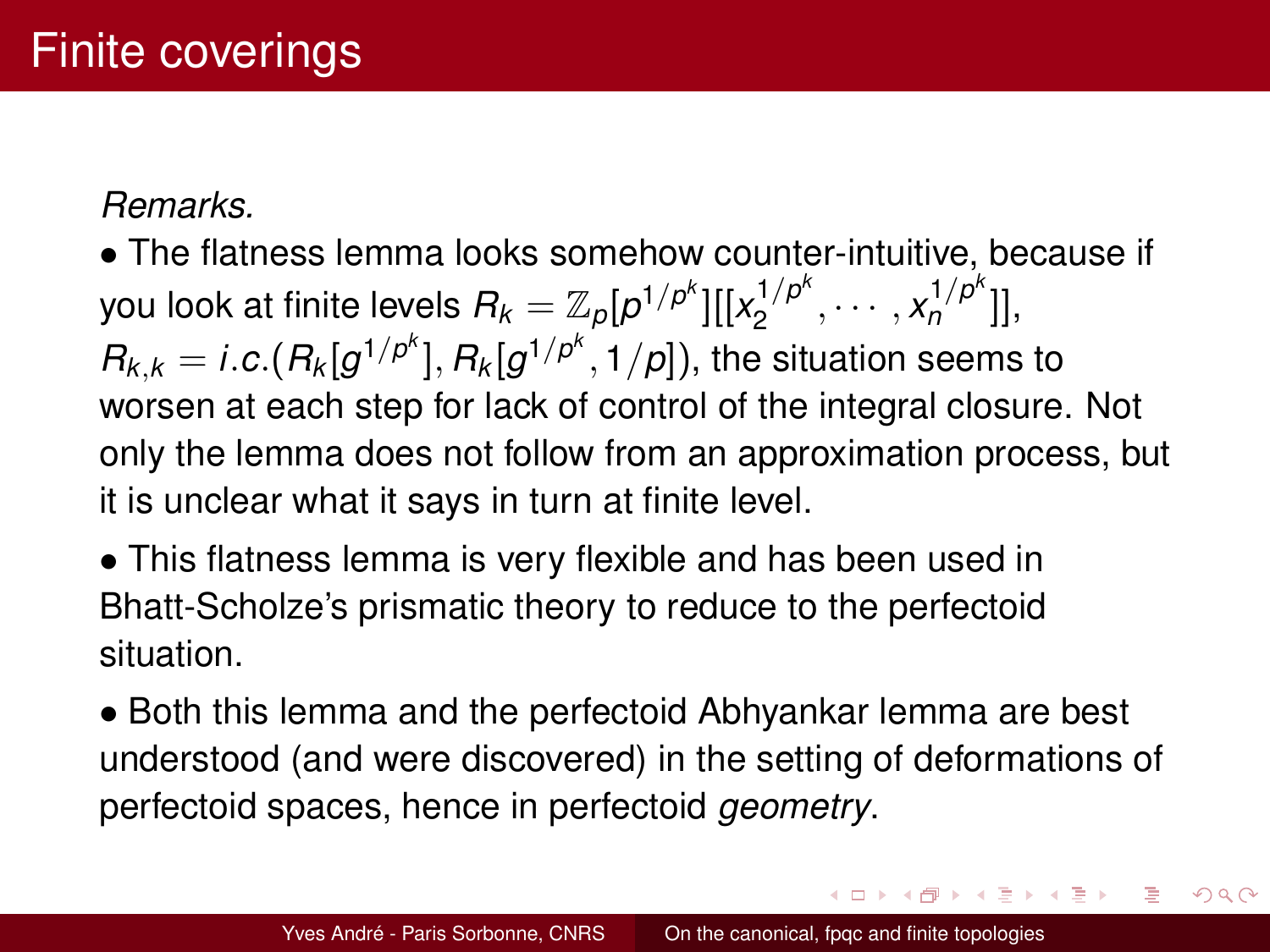• *Bhatt's construction* ('21): (takes into account all finite domain extensions *S* at the same time)

*R*: excellent regular domain with *p* ∈ *rad R*, *R* <sup>+</sup>: integral closure of *R* in an algebraic closure of Frac *R*. Then  $R^+$  is faithfully flat over  $R$ .

(in char. *p*: due to Hochster-Huneke).

This uses a new *p*-adic Riemann-Hilbert functor (Bhatt-Lurie) to get the "almost" result, then prismatic techniques (where Frobenii are at disposal) to get rid of "almost".

Motto: *"in some situations, local or coherent cohomology classes can be killed by passing to finite coverings"*. (new role for finite coverings)

イロト イ押ト イミト イミト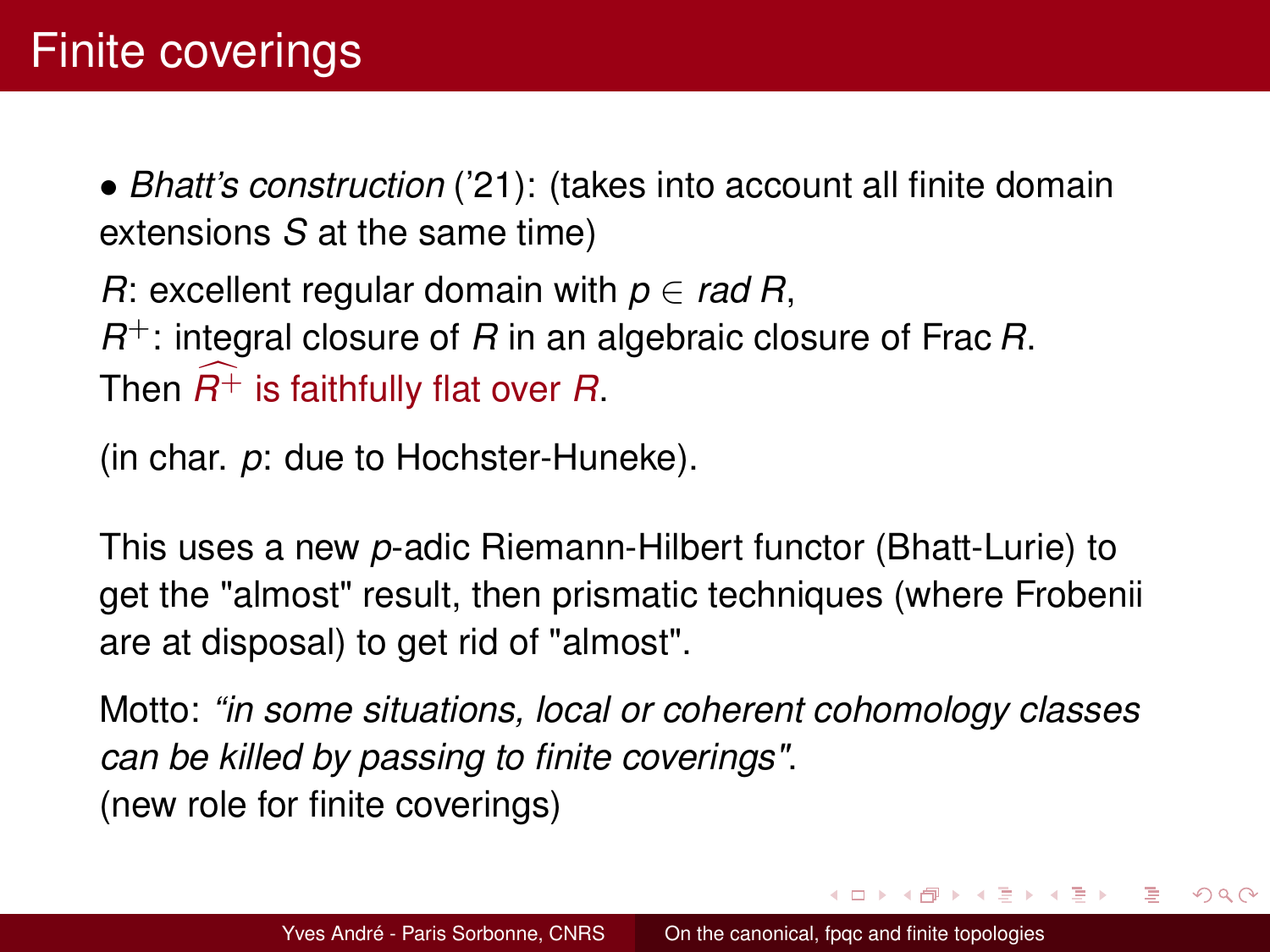*Case of the Frobenius map* (often a finite covering, e.g. for schemes of finite type over a perfect field).

• In char. p, the Frobenius map  $F_X: X \to X$  is faithfully flat iff X is *regular* (Kunz). Enhancement (replacing the fpqc pretopology to the fpqc topology):

### **Proposition**

*F<sup>X</sup>* is a covering for the fpqc topology iff *X* is regular.

イロト イ母 トイラ トイラトー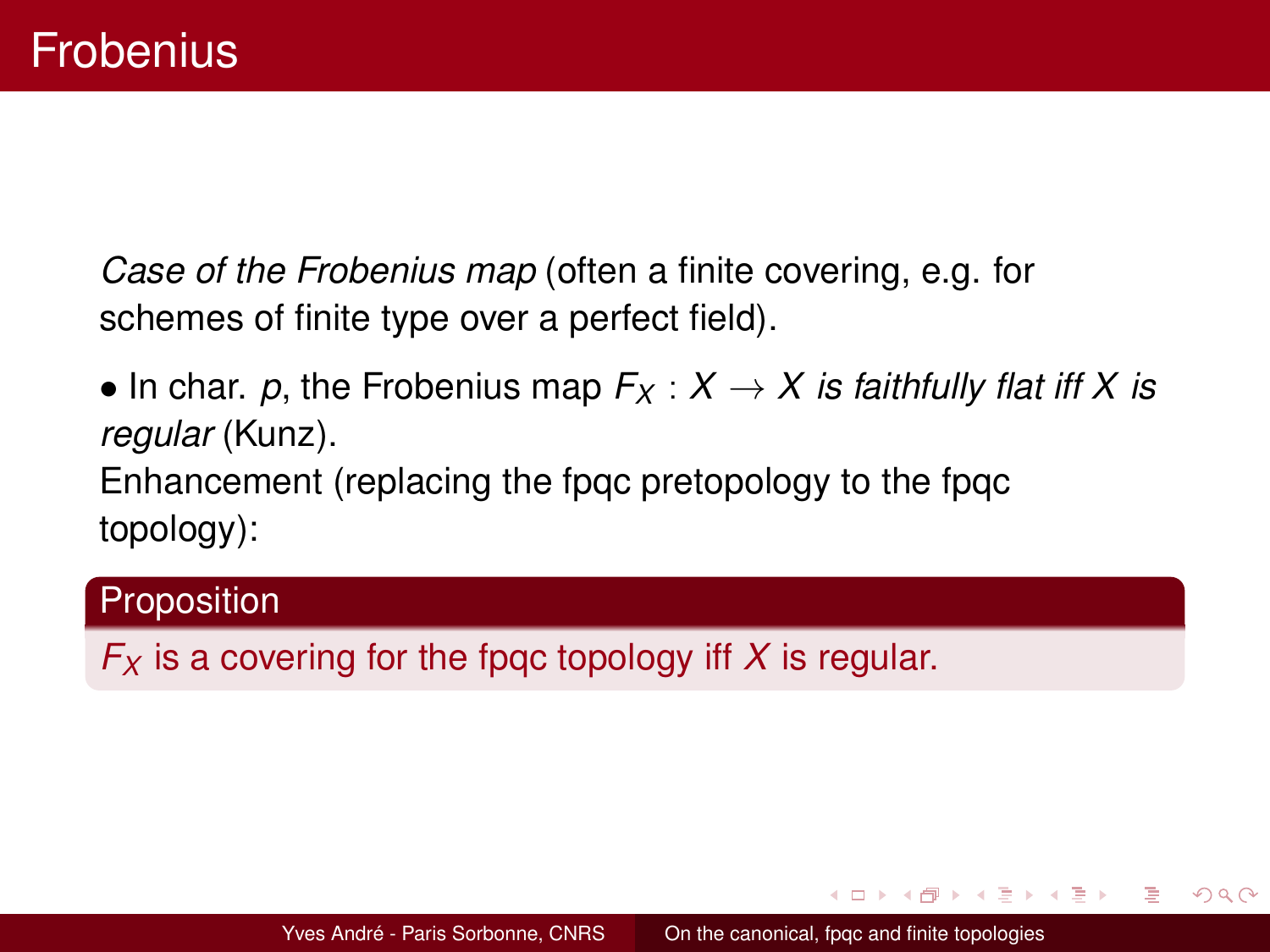Kunz' theorem can also be stated as:

A noetherian ring *R* of char. *p* is regular iff there exists a perfect, faithfully flat *R*-algebra.

Generalization in mixed char. (Bhatt-Iyengar-Ma '18):

A Noetherian *p*-adically complete ring *R* is regular iff there exists a perfectoid, faithfully flat *R*-algebra.

イロト イ母 トイヨ トイヨ トー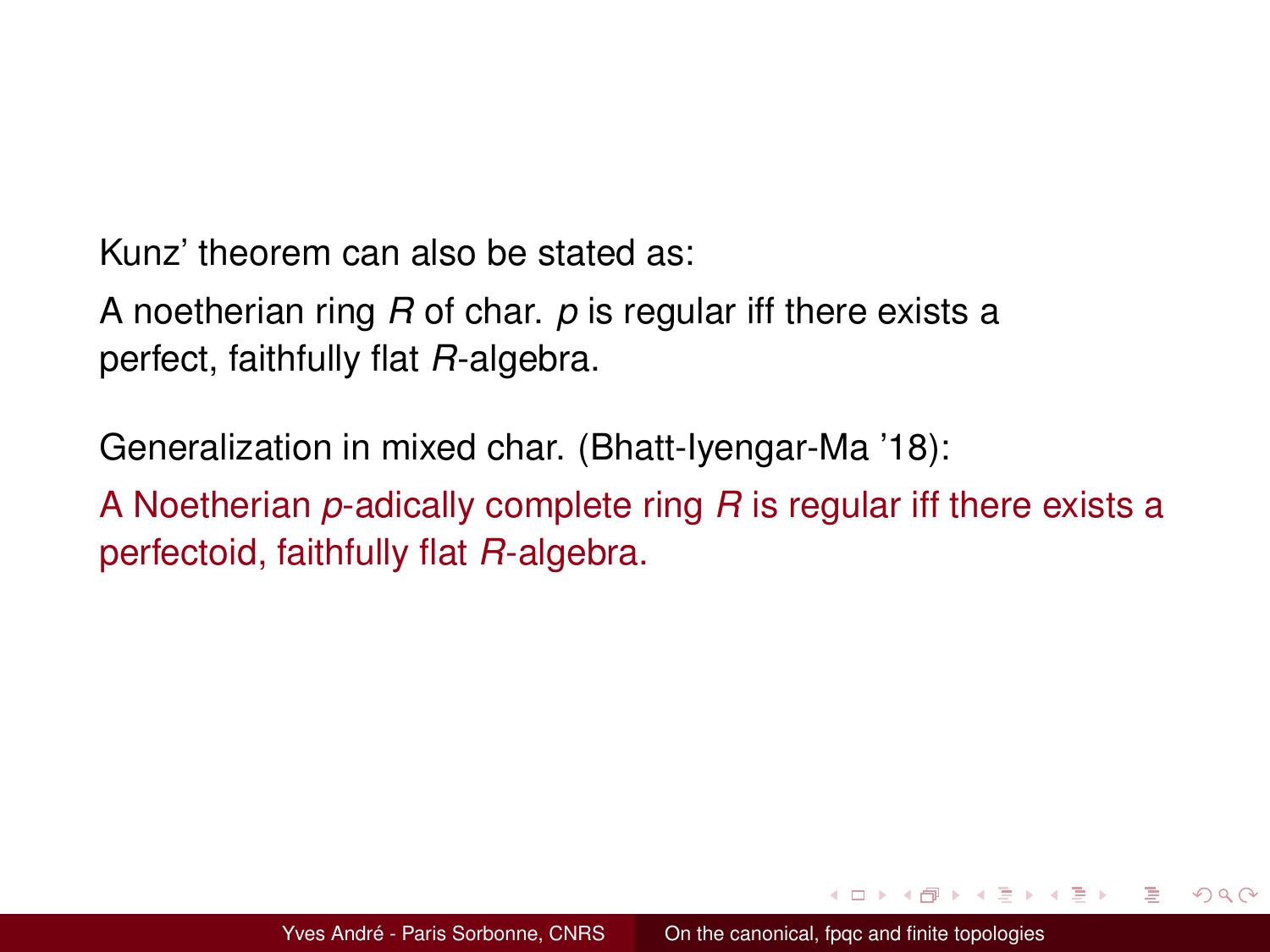*A glimpse at singularity theory in positive and mixed char.*

Whether *F<sup>X</sup>* is a canonical covering (*F -purity*: Frobenius splitting) was an influential question in the study of singularities in char. *p* in the 80's, 90's.

Related notion: a Noetherian domain *S* is *strongly F -regular* iff  $\forall\,s\in S,\exists\, e,\exists\, S^{1/p^e}\rightarrow S$  (retraction) s.t.  $\,s^{1/p^e}\mapsto 1.$ 

*F*-pure and strongly *F*-regular singularities are char. *p* analogs of log-canonical and log-terminal singularities in the MMP.

イロト イ母 トイヨ トイヨ トー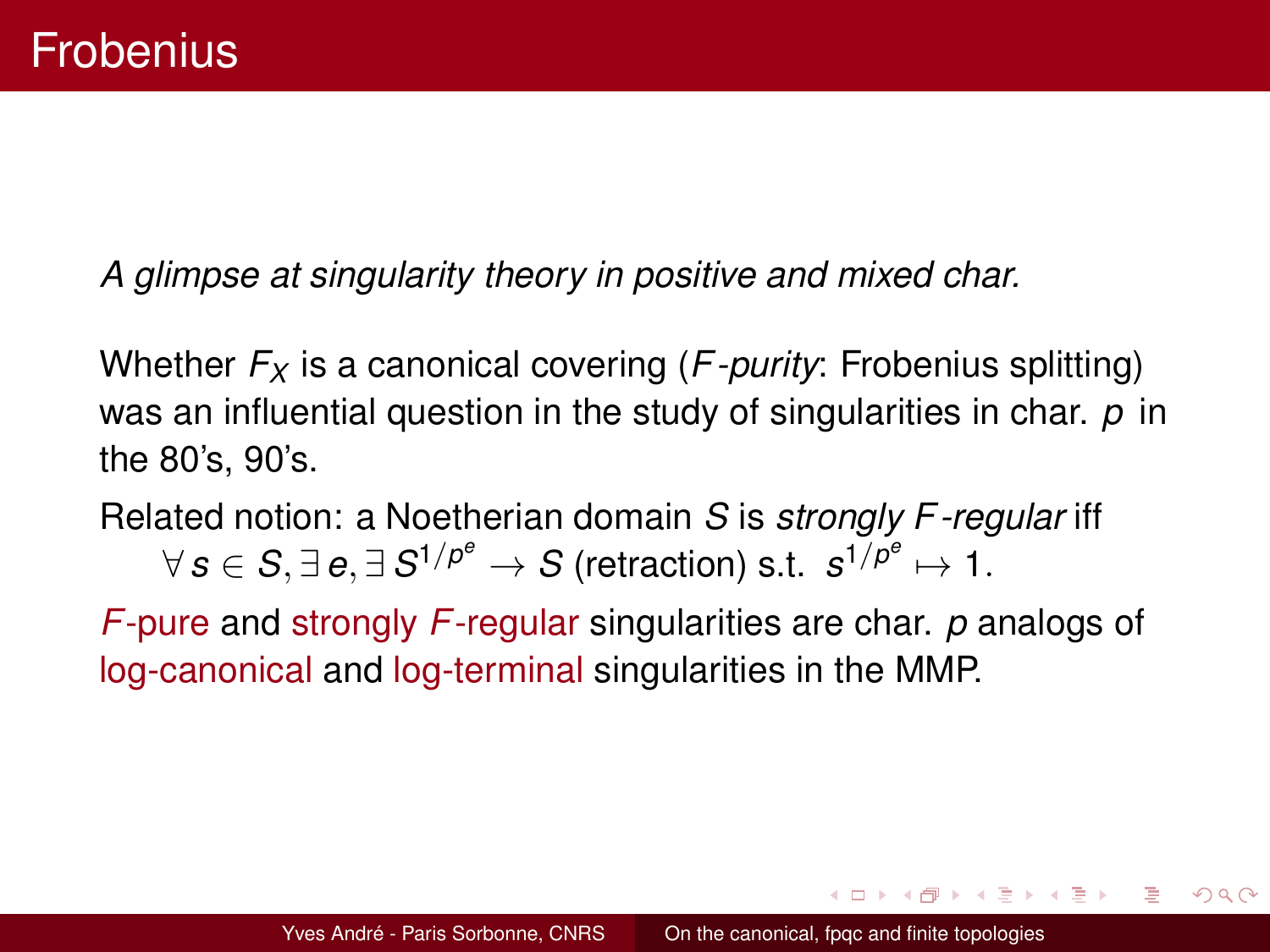These now have analogs in mixed char. (Ma, Schwede), based on Thm. 2 (with perfectoid techniques in the background of course).

Ma and Schwede remark that for a resolution of singularities  $g: Z \rightarrow Y =$  Spec *S* in char. 0, Grauert-Riemenschneider + local duality implies

$$
\mathbb{H}^i_{\mathsf{y}}(\mathsf{R} g_*\mathcal{O}_{\mathsf{Z}})=0
$$

for *i* < dim *Y*, hence *Rg*∗O*<sup>Z</sup>* looks like a big Cohen-Macaulay *S*-algebra... except that it is an algebra object in the derived category.

This supports their strategy to replace *Rg*∗O*<sup>Z</sup>* by a big Cohen-Macaulay *S*-algebra *T* to study singularities in mixed char.

イロト イ母ト イヨト イヨトー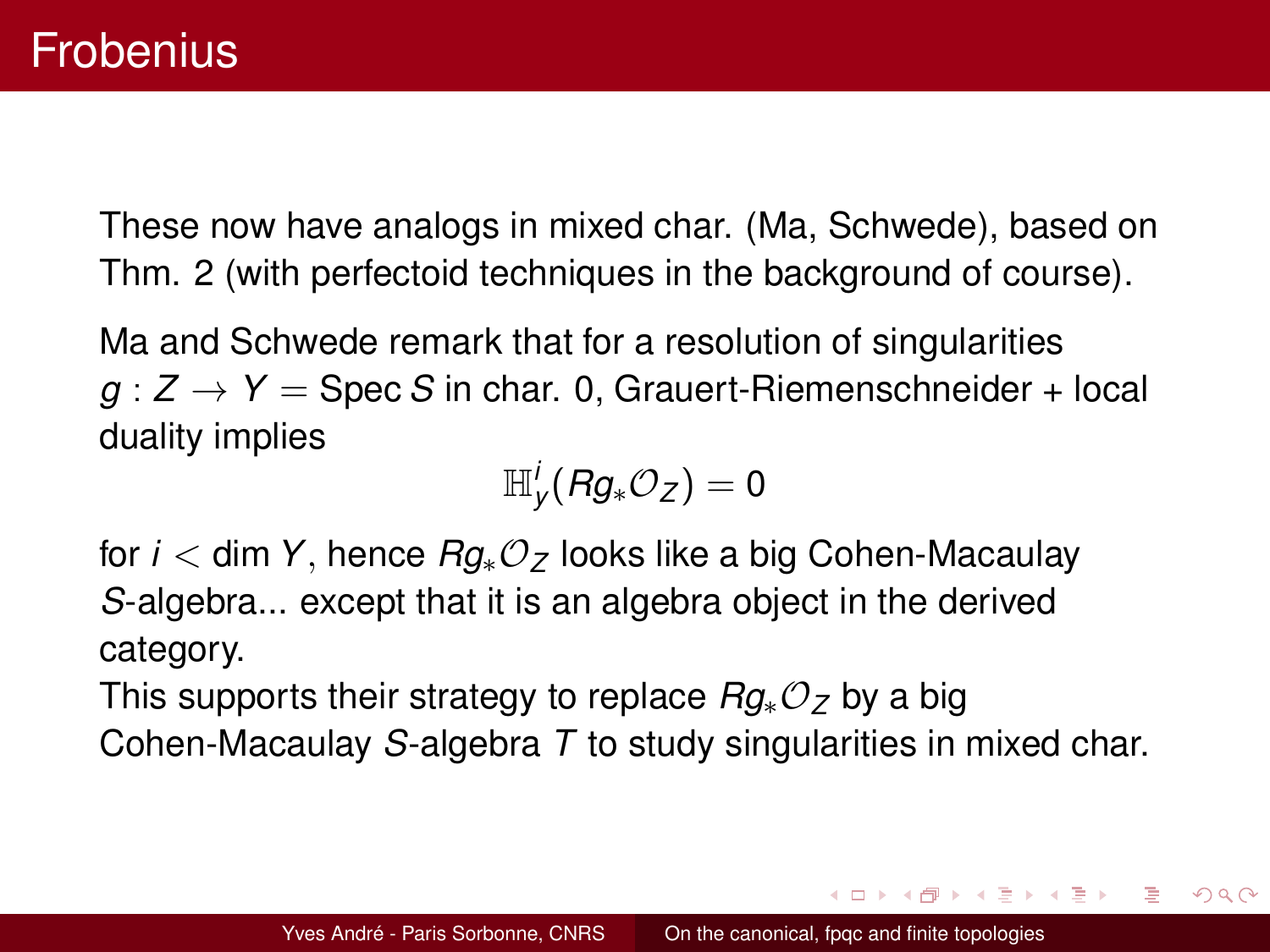*Back to the behaviour of finite coverings w.r.t. the canonical topology (resp. fpqc topology).*

*Definition.* A Noetherian affine scheme  $X = \text{Spec } R$  is a splinter is any finite covering of *X* is canonical

(equivalently: if any finite extension  $R \rightarrow S$  splits in *Mod<sub>R</sub>*, whence the name).

- Any splinter is normal.
- Thm. 1 says that any regular *X* is a splinter.

イロト イ母ト イヨト イヨトー

 $2Q$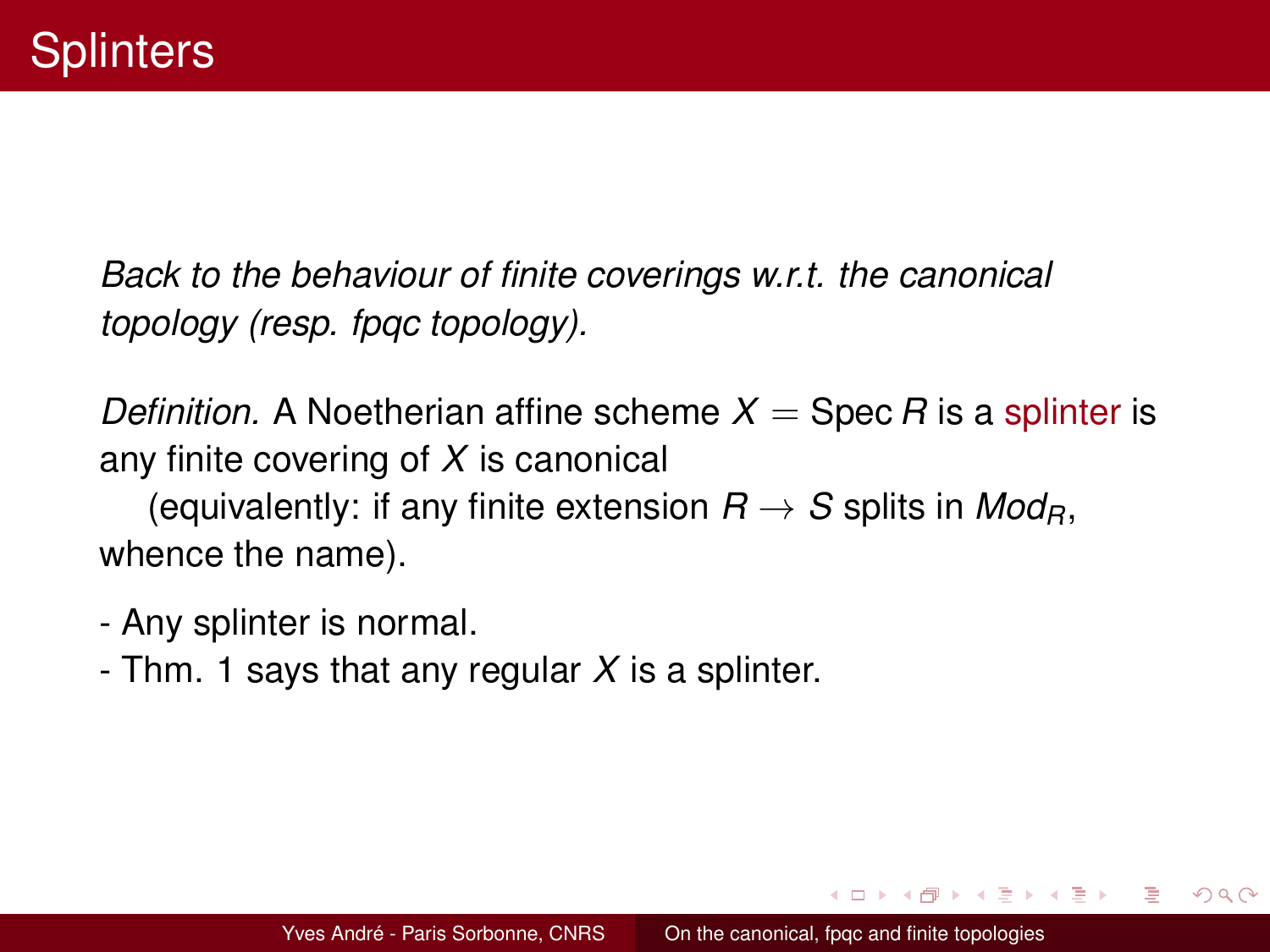Are there any others? Yes.

- In char. 0, any normal *X* is a splinter (by the trace/deg trick)

- In char *p*, any strongly *F*-regular *X* is a splinter (converse true in the Gorenstein case, and conjecturally in general)

e.g. the quadric cone Spec  $k[x^2, xy, y^2]$  in char.  $\neq 2$  is a splinter.

- Splinters in positive or mixed char. are Cohen-Macaulay

(a straightforward consequence of the Hochster-Huneke-Bhatt theorem about  $\widehat{R^+}$ ).

- *X* is a splinter if there exists a canonical covering *Y* which is regular (this is a main supply of splinters; the proof uses a "weakly functorial" version of Thm. 2)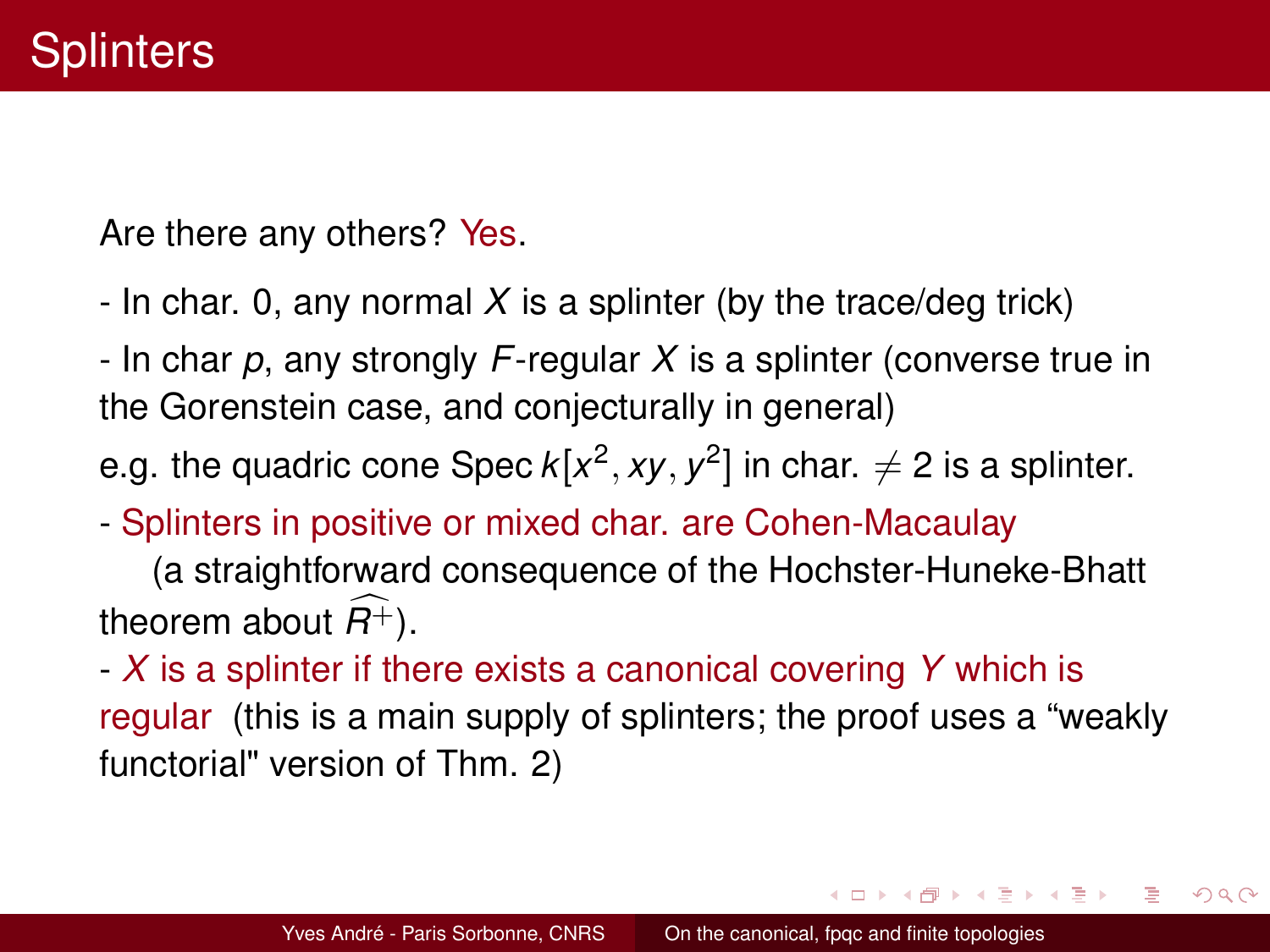<span id="page-34-0"></span>• What if we replace the canonical topology by the fpqc topology ("fpqc analogs of splinters")?

*Conjecture: only regular X are fpqc analogs of splinters*.

Evidence: - true in char. *p* in the *F*-finite case (a straightforward consequence of our enhancement of Kunz' theorem),

- it turns out that regularity descends along maps which are coverings for the fpqc topology, hence our "main supply of splinters" cannot provide any non-regular fpqc analog of splinters.

イロト イ母 トイヨ トイヨ トー